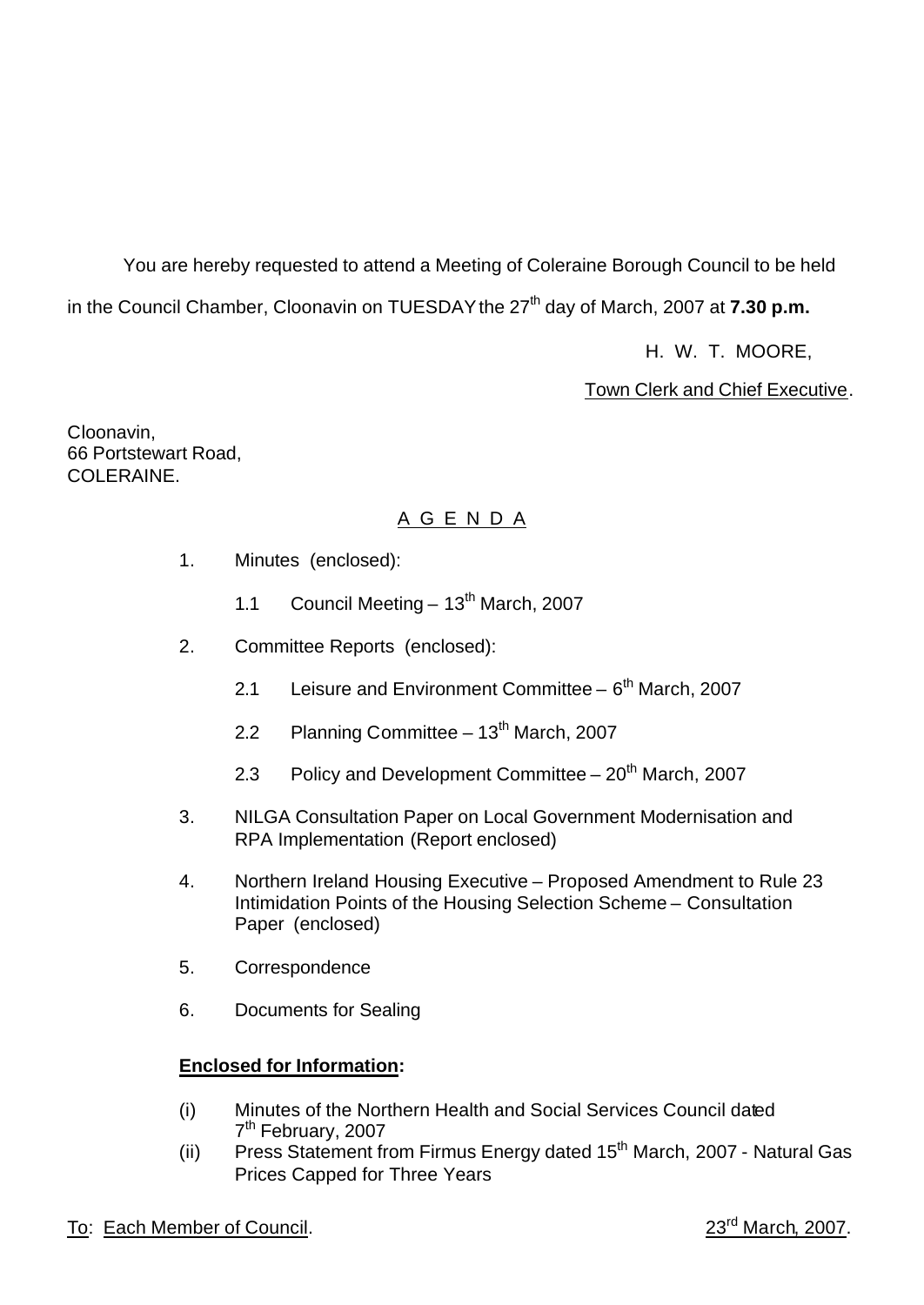#### **COUNCIL MEETING**

Minutes of proceedings of Coleraine Borough Council held in the Council Chamber, Cloonavin, on Tuesday, 13<sup>th</sup> March, 2007 at 4.30 p.m.

|  | Convened: | As per Notice attached |
|--|-----------|------------------------|
|--|-----------|------------------------|

**Present:** The Mayor, Councillor W. A. King, in the Chair

#### **Aldermen**

E. T. Black (Mrs.) W. J. McClure M. T. Hickey (Mrs.)

#### **Councillors**

| J. J. Dallat          | E. A. Johnston (Mrs.) |
|-----------------------|-----------------------|
| T. J. Deans           | <b>B.</b> Leonard     |
| <b>B.</b> Fitzpatrick | G. L. McLaughlin      |
| S. Gilkinson          | R. A. McPherson       |
| N. F. Hillis          | A. McQuillan          |

**Officers in** Town Clerk and Chief Executive, Director of Technical Attendance: Services, Director of Leisure Services, Principal Environmental Health Officer, Administrative Officer and Administrative Assistant

#### **1.0 CONGRATULATIONS**

The Mayor and members conveyed their congratulations to Alderman McClarty and Councillors Dallat and McQuillan on their recent election to the Northern Ireland Assembly.

#### **2.0 SYMPATHY**

The Mayor and members requested that their condolences be conveyed to Councillor Mrs. Church on the death of her sister-in-law.

#### **3.0 MINUTES**

The Minutes of the Council Meeting of 27<sup>th</sup> February, 2007 were confirmed and signed.

#### **4.0 NOTICES OF MOTION**

4.1 The undernoted Notice of Motion was proposed by Councillor Leonard and seconded by Councillor Dallat:

> "That given the grave concerns of some local ratepayers about collusion between loyalist paramilitaries and Special Branch in our Borough, this Council expresses deep concern at the revelations contained in the report published by the Police Ombudsman, Nuala O'Loan, into the murder of Raymond McCord jnr which highlighted collusion between Special Branch and loyalist paramilitaries. This Council further calls on the British government to acknowledge its role in employing this policy during its 'Dirty War' in Ireland."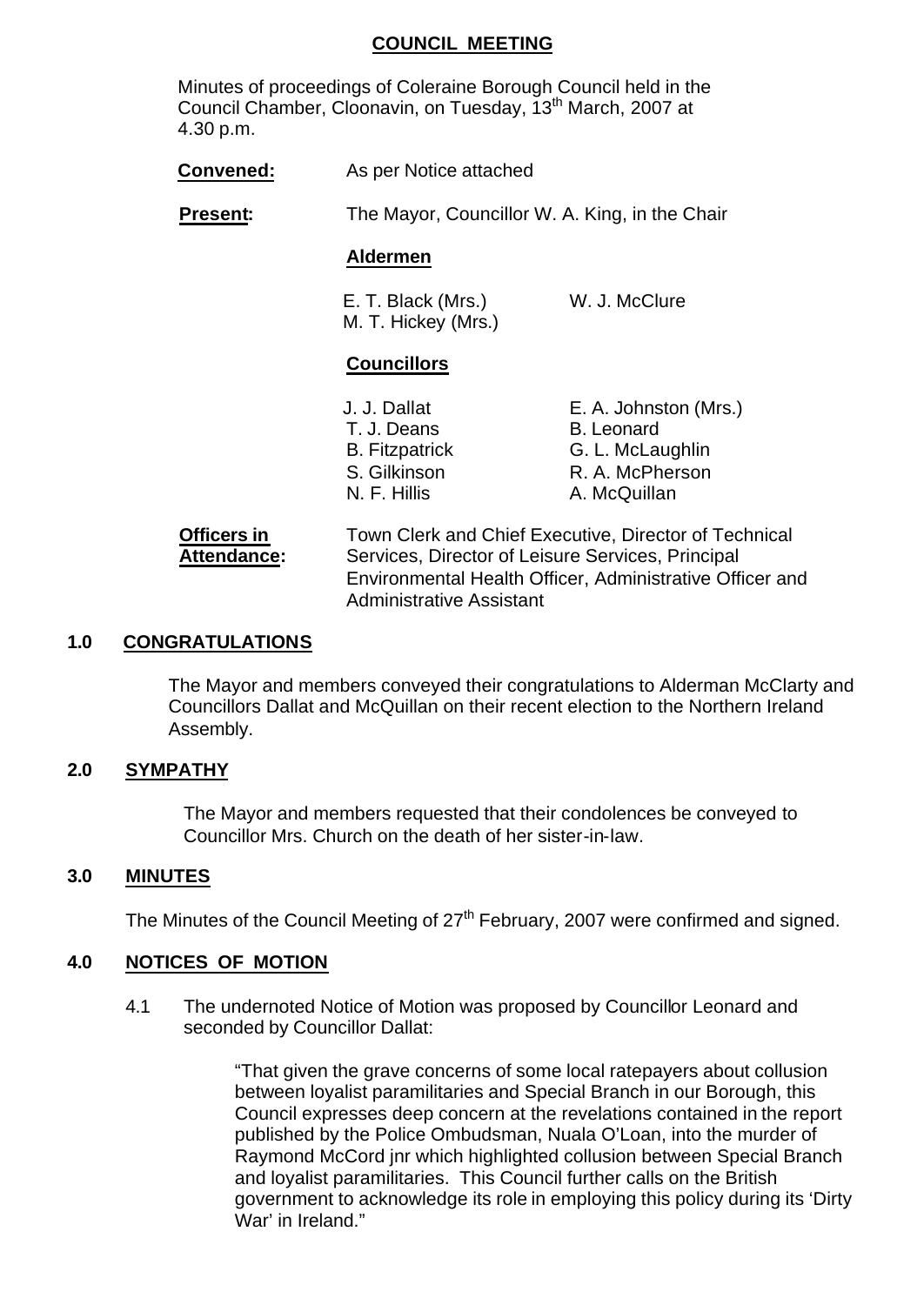In seconding the motion, Councillor Dallat highlighted the need to investigate possible collusion between paramilitary organisations across the political divide.

A number of members expressed concern about the motion and emphasised the need for sound evidence to support any allegations of collusion between Special Branch and paramilitary organisations.

The motion, on being put to the meeting, was lost with 2 votes in favour and 9 votes against.

4.2 The undernoted Notice of Motion was proposed by Councillor Leonard and seconded by Councillor Fitzpatrick:

> "That this Council agrees to invite the Chief Executive of the Housing Executive, along with the District Manager, to explore the group of serious issues affecting housing in this Borough. These include the chronic lack of affordable rentals, provision of social housing, local land owned by the Housing Executive, the level of homelessness and the policy of decant housing sometimes being used as store rooms for equipment."

Following discussion, the Motion was put to the meeting and carried, with 8 votes in favour and none against.

#### **5.0 WATER REFORM FOR NORTHERN IRELAND**

The Town Clerk and Chief Executive drew members' attention to the Department's Consultation on the Draft Charges Scheme for Northern Ireland Water Limited 2007/2008 (previously supplied).

Members were advised to contact the Administrative Officer if they wished to submit comments on the consultation.

# **6.0 CONSULTATION LIST**

The following consultation papers had been received and were available for members who wished to consider making a response:

1. Northern Ireland Housing Executive – Corporate and Business Plans for 2007- 2010 Consultation

Comments due: 9<sup>th</sup> March, 2007

2. Department of Health, Social Services and Public Safety – Consultation on a Draft Health and Personal Social Services (Reform) (Northern Ireland) 2006

Copy Draft Order and Explanatory Memorandum

Comments due: 6<sup>th</sup> April, 2007

3. Department of the Environment – Consultation on International Co-operation on Driving Disqualifications

Comments due: 8<sup>th</sup> May, 2007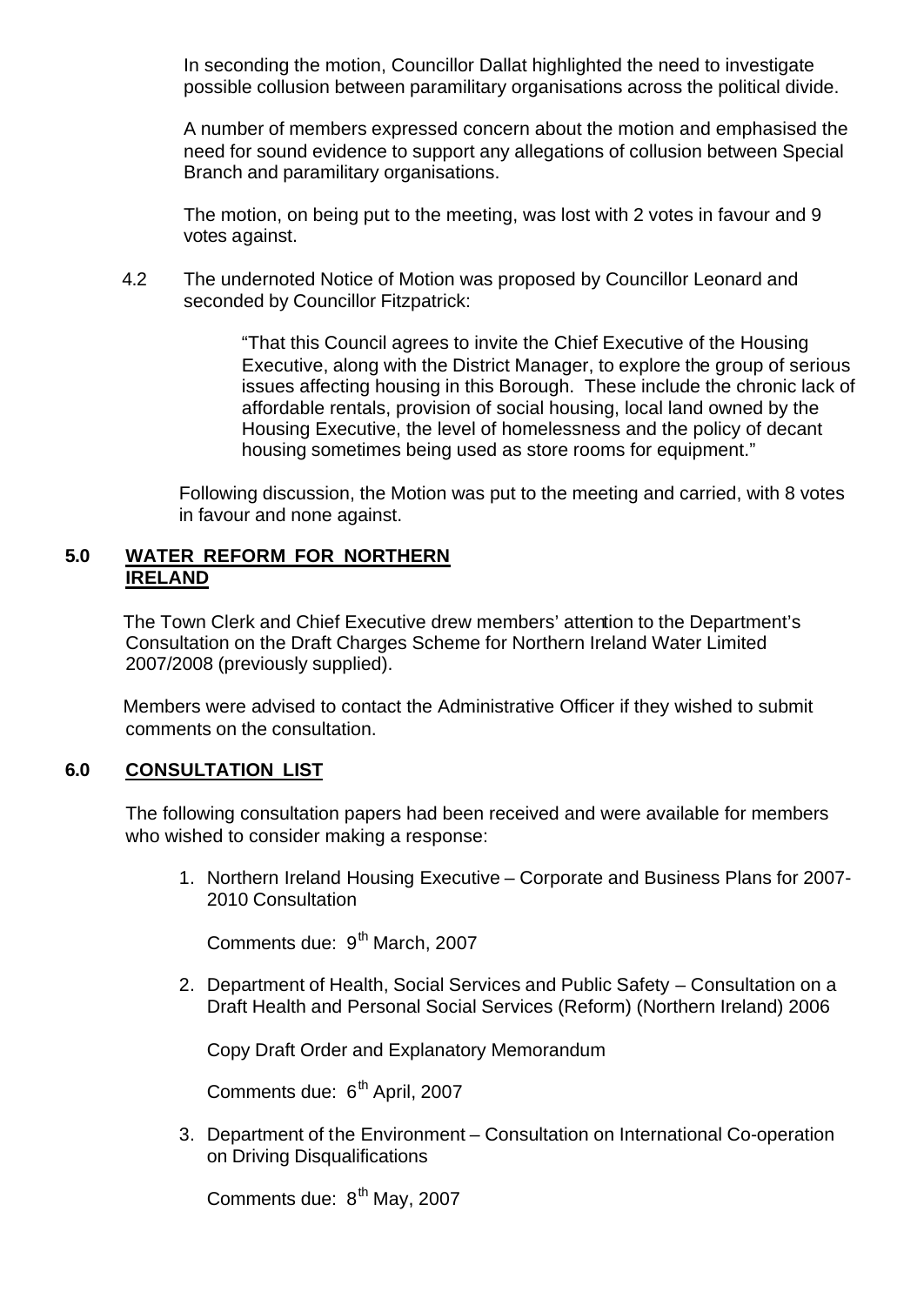4. Department for Employment and Learning – Consultation on draft Regulations to Increase Statutory Holiday Entitlement

Comments due: 13th May, 2007

# **7.0 NORTHERN IRELAND FIRE AND RESCUE SERVICE (NIFRS)**

Read letter dated 31<sup>st</sup> January, 2007 from the Northern Ireland Fire and Rescue Service in response to the NIFRS Board's draft IRMP Consultation. It was noted that the final version of the Action Plan would be published in April 2007 and that the IRMP would welcome a delegation from Council if the Board decided to carry out a review of second pumping appliances.

#### **8.0 RIVER BANN NAVIGATION ORDER (N.I.) 2002**

The Director of Technical Services confirmed that the appointment of Commissioners would take effect from 1<sup>st</sup> July, 2007 and that the appointment of external members would be initiated within the next couple of months.

### **9.0 ROYAL BRITISH LEGION – PORTSTEWART BRANCH**

Read letter dated 2<sup>nd</sup> March, 2007 from the Portstewart Branch of the Royal British Legion inviting the Mayor and Councillors to attend a V.E. parade to be held on Sunday,  $6<sup>th</sup>$  May, 2007. Any members interested in attending were asked to contact the Administrative Officer.

#### **10.0 DEPARTMENT OF HEALTH, SOCIAL SERVICES AND PUBLIC SAFETY**

Read letter from Department of Health, Social Services and Public Safety confirming the location of the Department's temporary headquarters from 1<sup>st</sup> April, 2007.

#### **11.0 RPA (N.I.) – COMMUNITY PLANNING**

Members were reminded that the RPA (N.I.) Community Planning Seminar would be held on 18<sup>th</sup> April, 2007.

#### **12.0 RIVERSIDE THEATRE**

Read letter from the Provost, acknowledging Council's commitment to become a joint core funder of the Riverside Theatre and asking Council to nominate three representatives for the new Joint Management Committee.

It was proposed by Councillor Dallat, seconded by Councillor Fitzpatrick and agreed:

That the three current nominees to the Riverside Trust be appointed to serve on the Joint Management Committee.

# **13.0 DOCUMENTS TABLED**

(i) Department of Health, Social Services and Public Safety – Strategic Resources Framework 2006/2007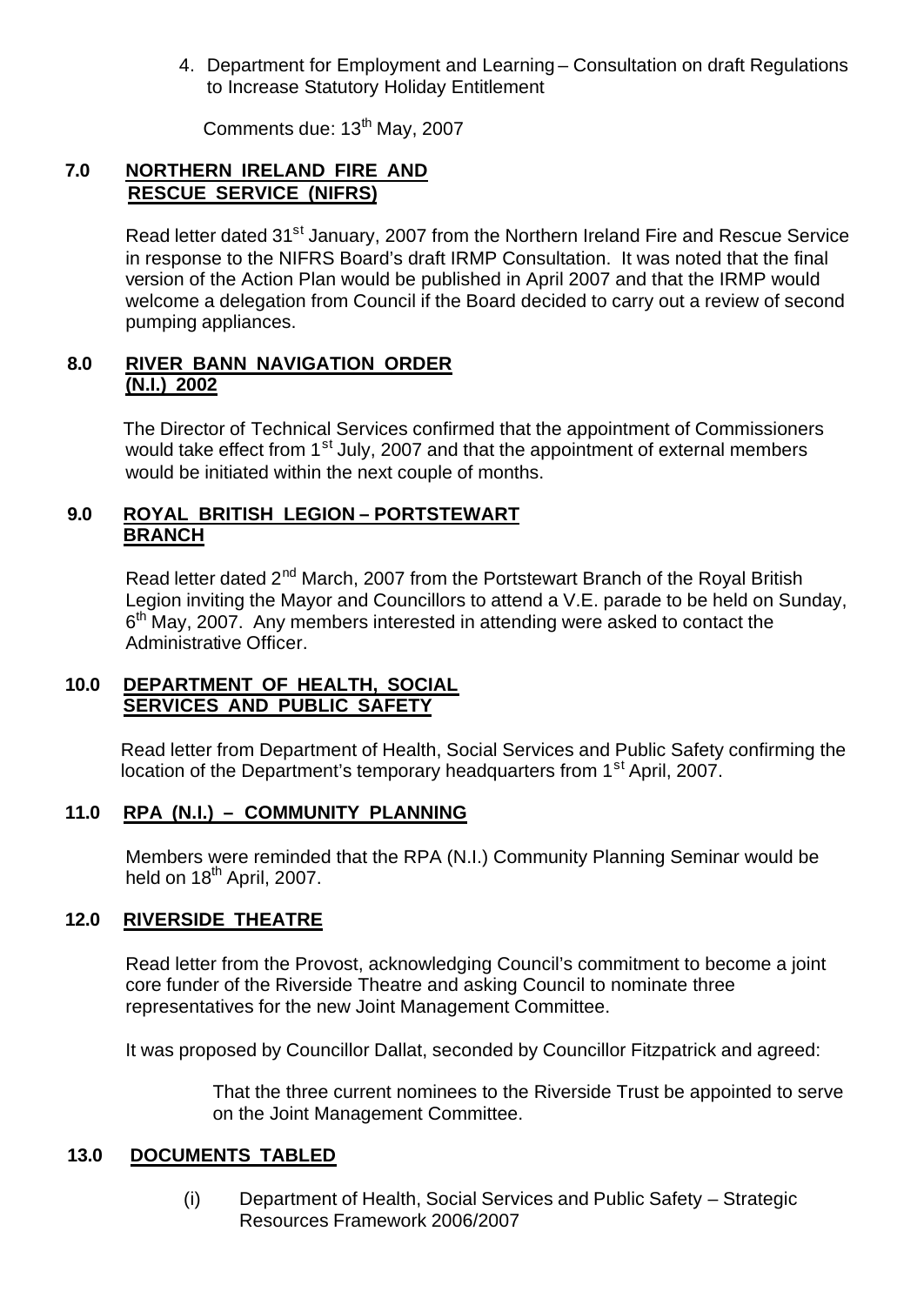(ii) Department of Health, Social Services and Public Safety – Our Children and Young People Overview Report - December 2006.

#### **14.0 DOCUMENTS FOR SEALING**

Resolved:

That the following documents be sealed:

1. Licence and Counterparts Letting of Lands 2007

Council to Mr. B. Fleming, 35 Burnside Park, Coleraine – Land at Camus Picnic Area

Council to Mr. C. Mornin, 31 Vow Road, Ballymoney – Land adj. Cemetery, Kilrea

Council to Mr. W. G. McConaghy, 27 Harbour Road, Ballintoy – Land at Craigahulliar, **Portrush** 

Council to Mr. J. Chestnutt, 73 Haw Road, Bushmills – Land at Portballintrae

#### 2. Cemetery Titles Grant of Rights of Burial – Deeds Register Nos. 3286-3297 (inclusive):

| Agherton           | ン |
|--------------------|---|
| <b>Ballywillan</b> | 0 |
| Coleraine          | 4 |
| Kilrea             | 1 |
| Portstewart        | 5 |

Advanced Deeds – Register Nos. 0168-0171 (inclusive):

| Agherton           | $\mathbf{0}$ |
|--------------------|--------------|
| <b>Ballywillan</b> | 2            |
| Coleraine          | 2            |
| Portstewart        | O            |

3. Car Loan Agreement Director of Leisure Services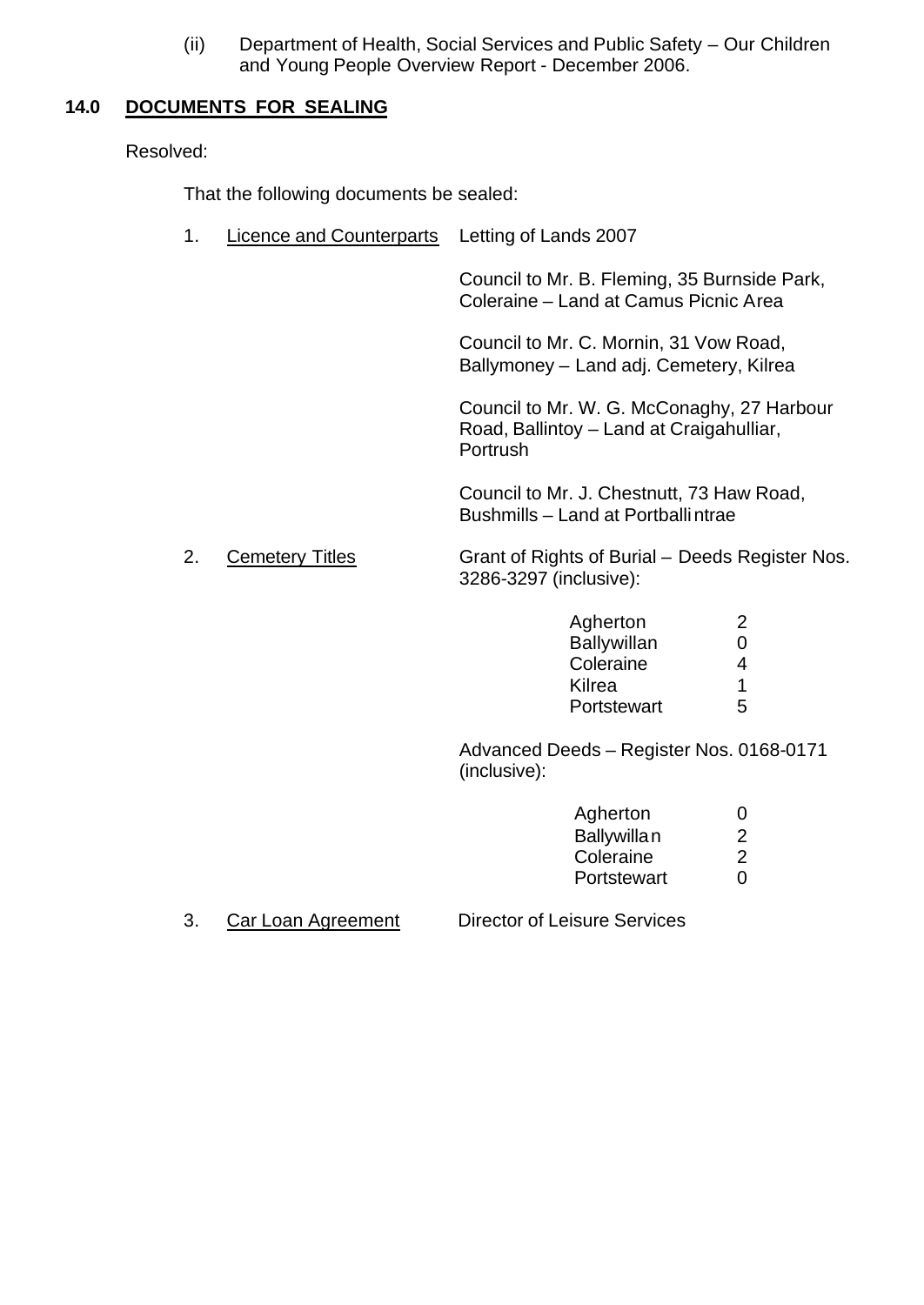#### **LEISURE AND ENVIRONMENT COMMITTEE**

**6 th March, 2007.**

| <b>Present:</b>                    | Councillor T. J. Deans, in the Chair                                                                                                                                                                                                                                                             |                                                                                                           |
|------------------------------------|--------------------------------------------------------------------------------------------------------------------------------------------------------------------------------------------------------------------------------------------------------------------------------------------------|-----------------------------------------------------------------------------------------------------------|
|                                    | The Mayor, Councillor W. A. King<br>(Items $3.3 - 8.0$ )                                                                                                                                                                                                                                         |                                                                                                           |
|                                    | <b>Aldermen</b>                                                                                                                                                                                                                                                                                  |                                                                                                           |
|                                    | E. T. Black (Mrs.)<br>W. T. Creelman<br>M. T. Hickey (Mrs.)                                                                                                                                                                                                                                      | D. McClarty<br>W. J. McClure                                                                              |
|                                    | <b>Councillors</b>                                                                                                                                                                                                                                                                               |                                                                                                           |
|                                    | D. D. Barbour<br>J. M. Bradley<br>A. S. Cole<br><b>B.</b> Fitzpatrick<br>S. Gilkinson<br>N. F. Hillis                                                                                                                                                                                            | E. A. Johnston (Mrs.)<br><b>B.</b> Leonard<br>(Items $1.0 - 3.3$ )<br>G. L. McLaughlin<br>R. A. McPherson |
| <u> Officers in</u><br>Attendance: | Director of Technical Services, Director of Leisure<br>Services, Principal Environmental Health Officer, Leisure<br>Services Officer (Facilities) (Items 1.0 – 3.1), Head of<br>Administrative Services, Principal Building Control Officer<br>(Items $1.0 - 4.0$ ) and Administrative Assistant |                                                                                                           |
| <b>Apologies:</b>                  | and McQuillan                                                                                                                                                                                                                                                                                    | The Deputy Mayor, Councillors Ms. Alexander, Mrs. Church                                                  |

#### **1.0 WELCOME**

The Chairman welcomed everyone to the meeting.

# **2.0 LEISURE SERVICES REPORT**

The Report of the Director of Leisure Services was considered (previously supplied).

Matters arising:

2.1 Christie Park, The Director of Leisure Services introduced Coleraine **Mr. Peter Westbury, consultant architect from** MWA Partnership Ltd., who was in attendance to present proposals for a major redevelopment of Christie Park, at an estimated cost of £2m.

> Mr. Westbury explained the project to members and elaborated on various issues including:

- o linkages to the park
- o access to the town centre
- o riverside treatment
- o pump house and toilet block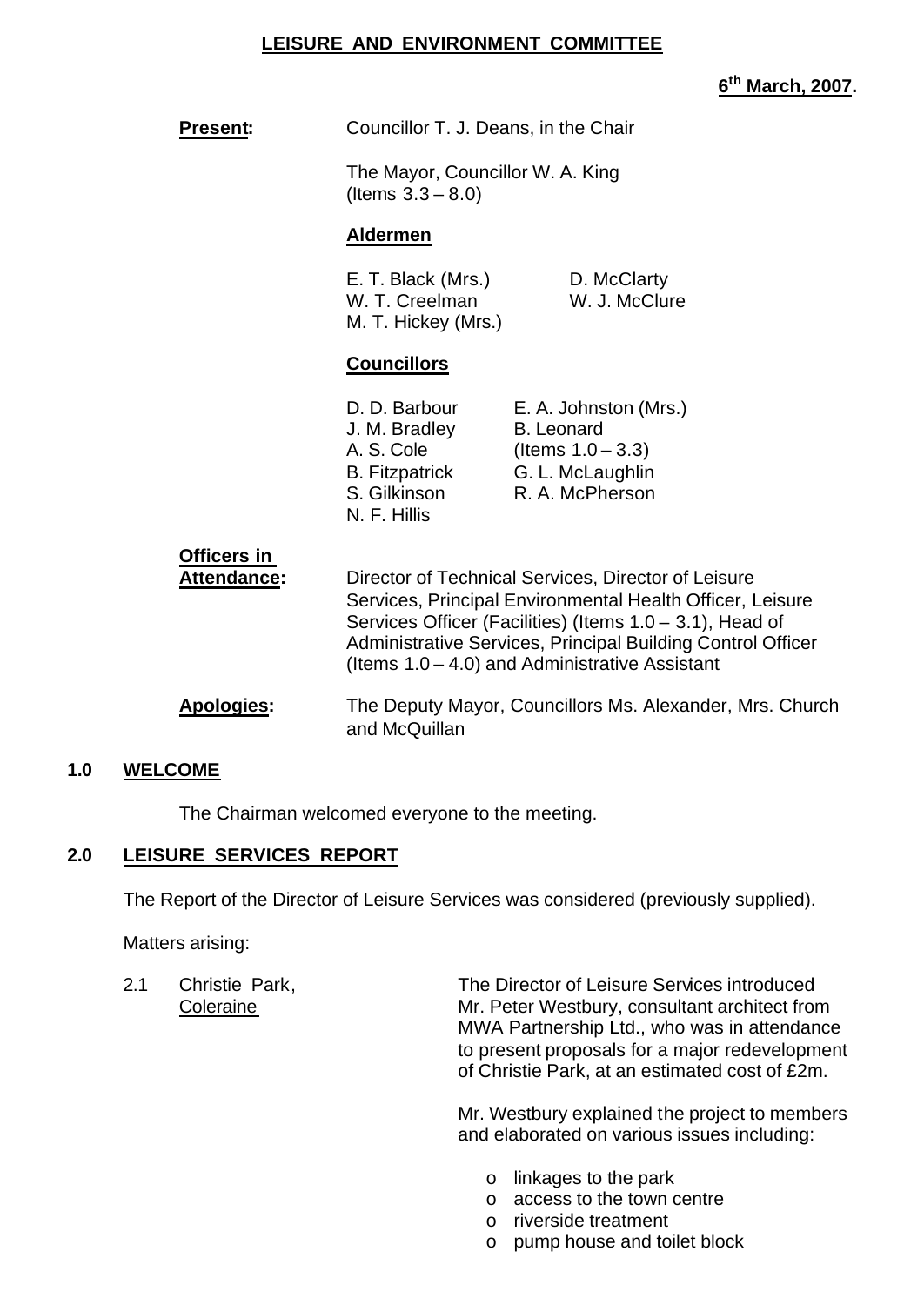- o car parking
- o centennial garden
- o Strand Road frontage
- o landmark play space and event area

Mr. Westbury then answered members' questions and noted comments.

The Director of Leisure Services advised on the need to consider if this project would be better funded by realizing other Council assets, rather than through the rates. Laurel Hill lands were suggested as one possible site for consideration.

Members gave a warm welcome to the proposals for Christie Park but some members had reservations about the sale of any of the Laurel Hill lands.

In response to requests for a review of all Council land assets, the Head of Administrative Services advised that Council's Property Working Group proposed to undertake an assets review and would subsequently report to Council.

It was agreed that plans for the Christie Park project be further developed, with more detailed costings, for future consideration by Council.

The Chairman thanked Mr. Westbury for his presentation.

2.2 Northern Ireland **A** request had been received from the Northern Ambulance Service **Ireland Ambulance Service to locate its** emergency response paramedics in the new water sports centre at East Strand, Portrush, sharing the space in the summer with Council's beach rescue services.

Council is recommended to agree.

2.3 Sponsorship of Recommended:

That Council accept the following highest bids for sponsorship opportunities at various Council maintained roundabouts:

| Greenmount, Coleraine     | E1,721 | I Autozone                              |
|---------------------------|--------|-----------------------------------------|
| Portrush Road, Ballysally |        | E1,725 Blair's Caravans                 |
| The Diamond, Kilrea       | £1,051 | Kilrea, Dunloy & Rasharkin Credit Union |

Roundabouts

A member requested to see a list of all such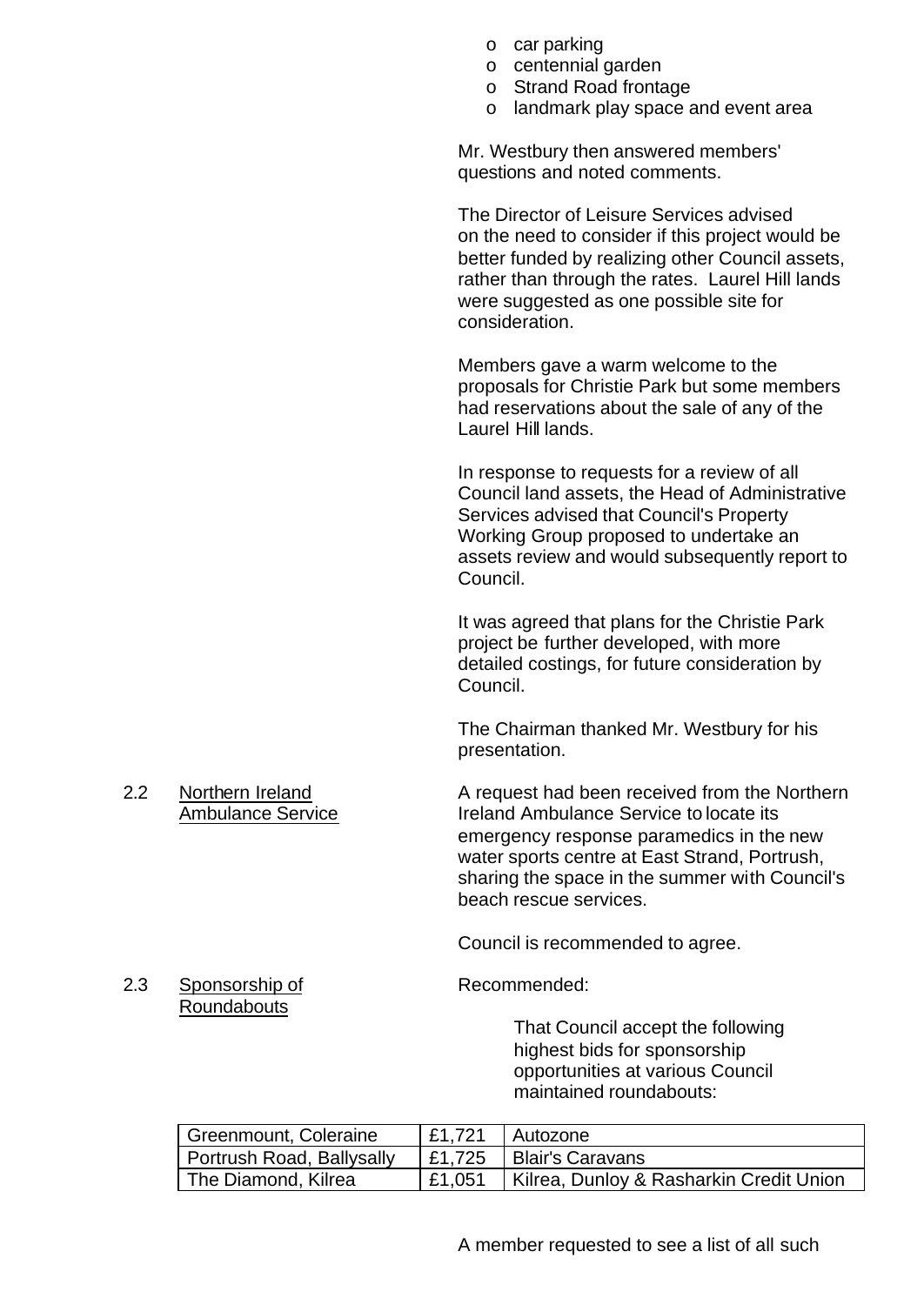bids received in future.

2.4 St. Patrick's Festival Members noted that Council would again be promoting a Festival to celebrate St. Patrick's Day.

> Members who required tickets for the Concert at Flowerfield Arts Centre on Friday, 16<sup>th</sup> March, 2007 were asked to contact Anthony Toner.

A proposal by Councillor Leonard that a group using Portstewart Town Hall for the St. Patrick's Festival be granted free rent for this year only, failed to find a seconder.

# **3.0 TECHNICAL SERVICES REPORT**

The Report of the Director of Technical Services was considered (previously supplied).

Matters arising:

3.1 Fiona Watters - Recommended: Waste & Recycling Officer

That Council approve the transfer of Mrs. Watters to the permanent staff within the Technical Services Department.

3.2 Refuse Collection Service Recommended:

That Council approve the permanent employment of an additional crew member for the Commercial Collection Service.

3.3 Wind Turbine - Two tenders had been received in response to Loughanhill Depot public advertisement for a Wind Turbine viz:

| <b>Contractor</b>    | <b>Manufacturer</b> | Tender  |
|----------------------|---------------------|---------|
| U. A. Graham         | Westwind            | £48,500 |
| Frontier Energy Ltd. | Jacobs.             | £51.950 |

Recommended:

That Council proceed with the installation of the turbine and accept the tender for the supply and installation of a Westwind Turbine from J. A. Graham, Crumlin for the sum of forty-eight thousand, five hundred pounds (£48,500).

The project would be subject to a grant of £10,000 from the Carbon Trust.

- 3.4 Building Control
- 

3.4.1 Approvals Members noted that approval had been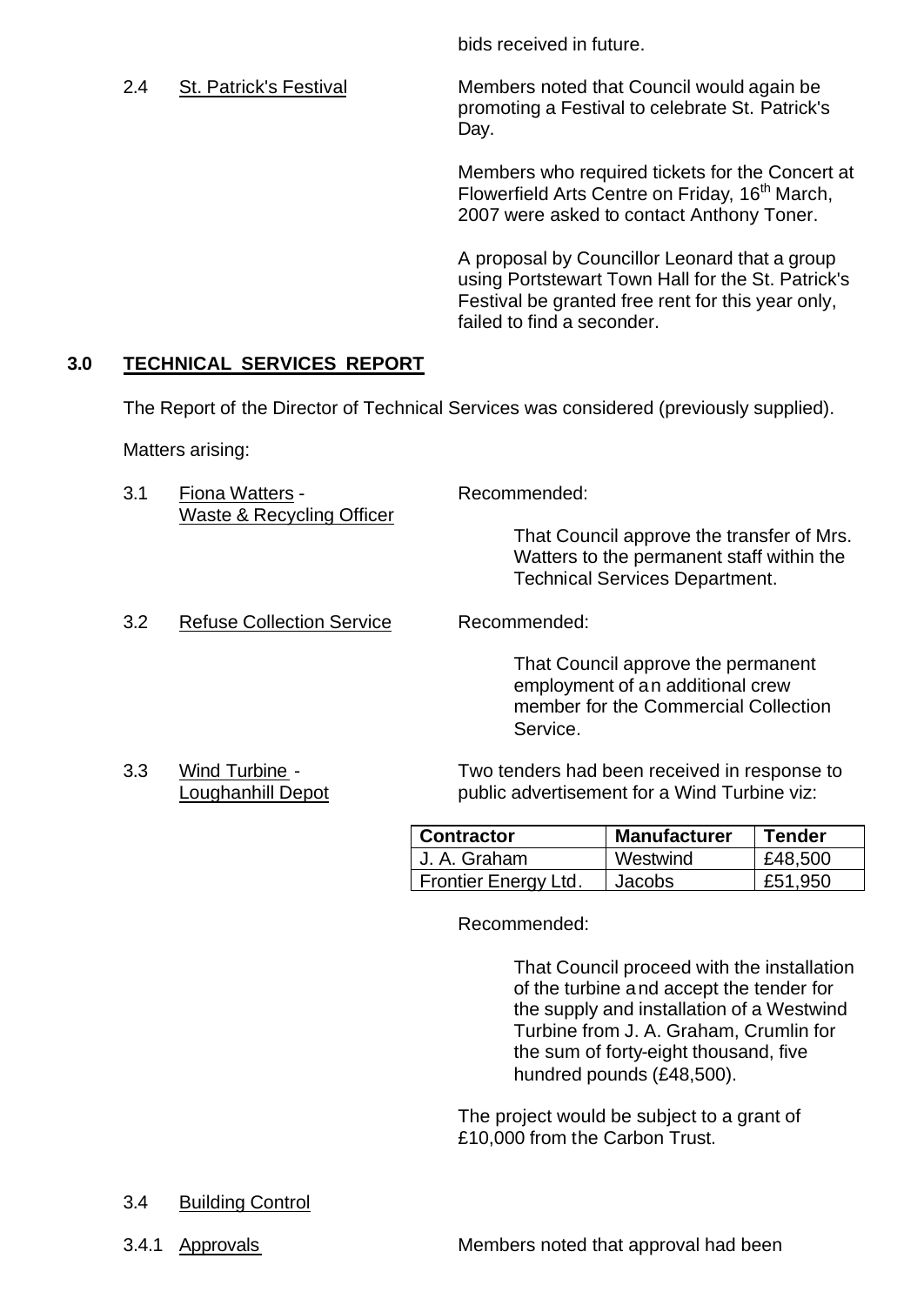granted for 56 applications.

3.5 Carrier Bag Initiative Members noted information on this topic, as detailed in the report.

# **4.0 ENVIRONMENTAL HEALTH REPORT**

The Report of the Director of Environmental Health was considered (previously supplied).

Matters arising:

| 4.1 | <b>Bye-Laws for Cosmetic</b><br><b>Piercing and Semi-Permanent</b><br><b>Skin Colouring</b> | Consideration was given to information on<br>these Bye-laws, as detailed in the report.                                                                                                                                                                    |
|-----|---------------------------------------------------------------------------------------------|------------------------------------------------------------------------------------------------------------------------------------------------------------------------------------------------------------------------------------------------------------|
|     |                                                                                             | It was recommended:                                                                                                                                                                                                                                        |
|     |                                                                                             | That Council adopt the Bye-Laws.                                                                                                                                                                                                                           |
| 4.2 | <b>Prohibition on Novelty</b><br>and Non-Child Resistant<br><b>Cigarette Lighters</b>       | Members noted information on this topic,<br>as detailed in the report.                                                                                                                                                                                     |
| 4.3 | <b>Appointment of Public</b><br>and Other Analysts                                          | Recommended:                                                                                                                                                                                                                                               |
|     |                                                                                             | That Council appoint Eurofins (N.I.) Ltd.,<br>to act as Public Analysts in accordance<br>with Article 27 (1) of the Food Safety<br>(N.I.) Order 1991; the eight named<br>persons in the employ of Eurofins to be<br>formally appointed as Public Analysts. |
| 4.4 | <b>Food Surveillance System</b><br>for Northern Ireland                                     | Members noted information on this system, as<br>detailed in the report.                                                                                                                                                                                    |
| 4.5 | Eat Safe Award                                                                              | Members noted information on this award, as<br>detailed in the report.                                                                                                                                                                                     |
| 4.6 | <b>National Fallen Stock</b><br><b>Scheme</b>                                               | Members who had views on this scheme were<br>asked to advise the Principal Environmental<br>Health Officer.                                                                                                                                                |
| 4.7 | <b>Partnership Working with</b><br>the Citizens' Advice Bureau                              | Consideration was given to information on this<br>partnership, as detailed in the report and it was<br>recommended:                                                                                                                                        |
|     |                                                                                             | That Council approve the partnership<br>initiative to place an Environmental<br><b>Health Officer in the Citizens' Advice</b><br>Bureau on a part-time basis.                                                                                              |
| 4.8 | <b>Implementation of European</b><br>Regulations 853/2004                                   | Following inspection of premises and<br>processes, Council is recommended to approve<br>the following establishments under this<br>legislation:                                                                                                            |

ß Sloan's, Unit 9 Kilrea Enterprise Centre, Kilrea, Coleraine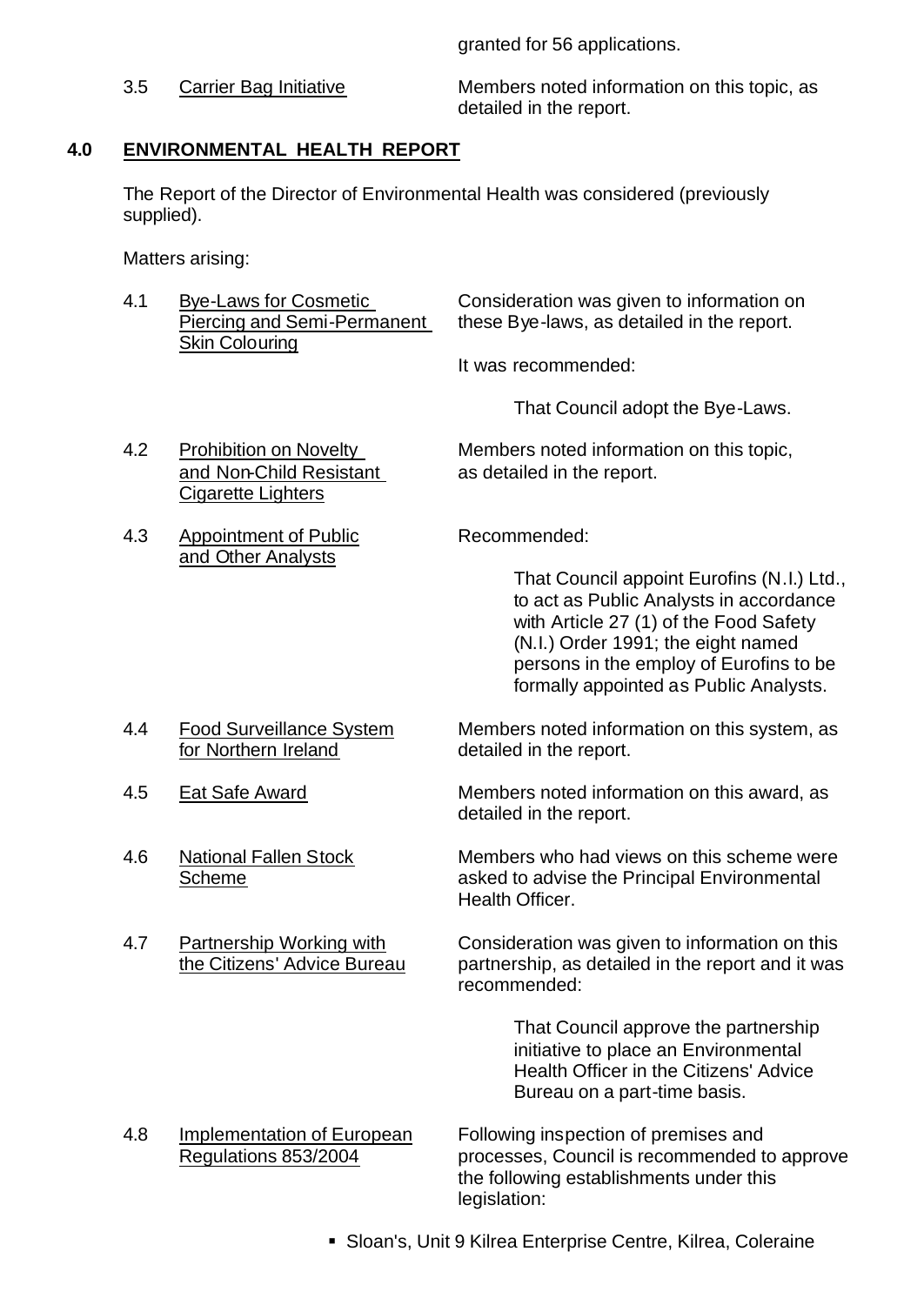- **Braemar Farm, 67 Altikeeragh Road, Castlerock, Coleraine**
- The Dogs (N.I.) Order 1983 regarding this topic: as amended by The Dangerous

4.9 Outcome of Legal Proceedings Committee noted the undernoted details

Dogs (N.I.) Order 1991 Defendant: Mr. C. McCrory and Ms C. Brundish 6 Glendun Close Dhu Varren Portrush

- Offences: (i) Having possession of a dog of the type known as a Pit Bull terrier;
	- (ii) Keeping a dog without a valid licence;
	- (iii) Not having valid identification on a dog.
- Result: £250 fine for keeping a Pit Bull type dog £50 x 2 for not having a licence £50 x 2 for not having identification £500 legal costs £22 for court fees £166 for witness expenses (USPCA officer)

A Destruction Order was made in respect of 'Tyson' and Mr. McCrory was banned from holding a dog licence for a period of 2 years.

October – December 2006 Report, as detailed.

4.10 Quarterly Report Members noted information on the Quarterly

# **5.0 A REVIEW OF DAY OPPORTUNITIES FOR ADULTS WITH SEVERE LEARNING DISABILITY - W H & S S B**

Members interested in this event to be held in the Boardroom, Area Board Headquarters, Gransha Park, Londonderry on Tuesday, 13<sup>th</sup> March, 2007 from 10.30 a.m. – 12.30 p.m. were requested to contact the Administrative Officer.

#### **6.0 COOLNASILLAGH AREA OF SPECIAL SCIENTIFIC INTEREST - NOTIFICATION UNDER ARTICLE 28 OF THE ENVIRONMENT (NORTHERN IRELAND) 2002**

Members interested in this notification were asked to contact Mr. Jim Allen, Environment Officer.

# **7.0 DOCUMENTS TABLED**

- (1) The Baywatch Campaign (N.I.) Providing Accessible Parking, A Good Practice Guide.
- (2) Inform, February/March 2007 A Health Promotion Agency publication.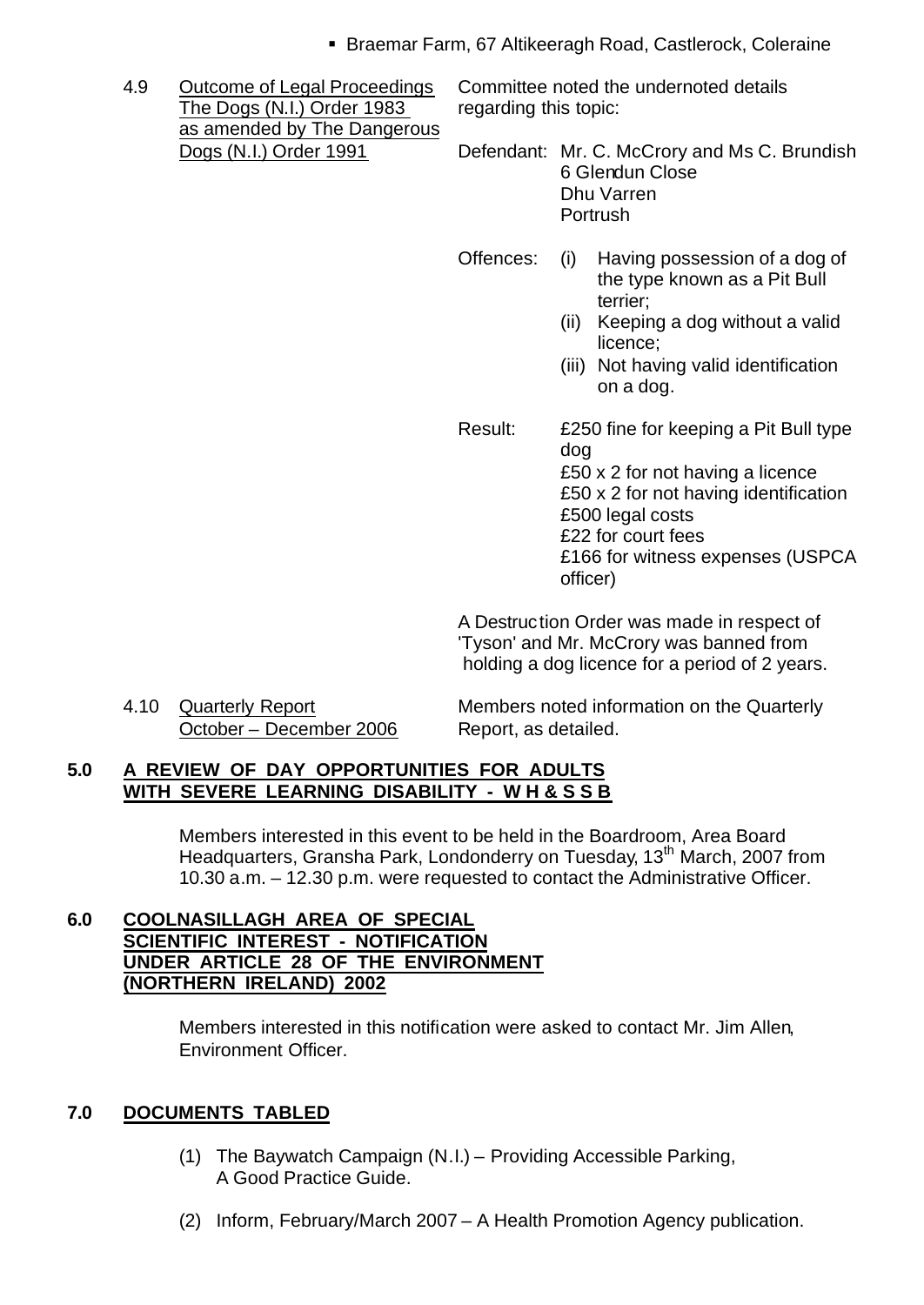#### **8.0 PARKING FOR DISABLED PERSONS – COLERAINE TOWN CENTRE**

Several members expressed concern about the difficulties that disabled people encountered when accessing the town centre. The Head of Administrative Services was asked to liaise with Roads Service on this point and report back.

# **9.0 ANDERSON PARK, COLERAINE**

The Mayor welcomed the 'Making Town Centre Living Work' award from the Association of Town Centre Management for the rejuvenation of Anderson Park and the subsequent apartment and town house developments alongside the park.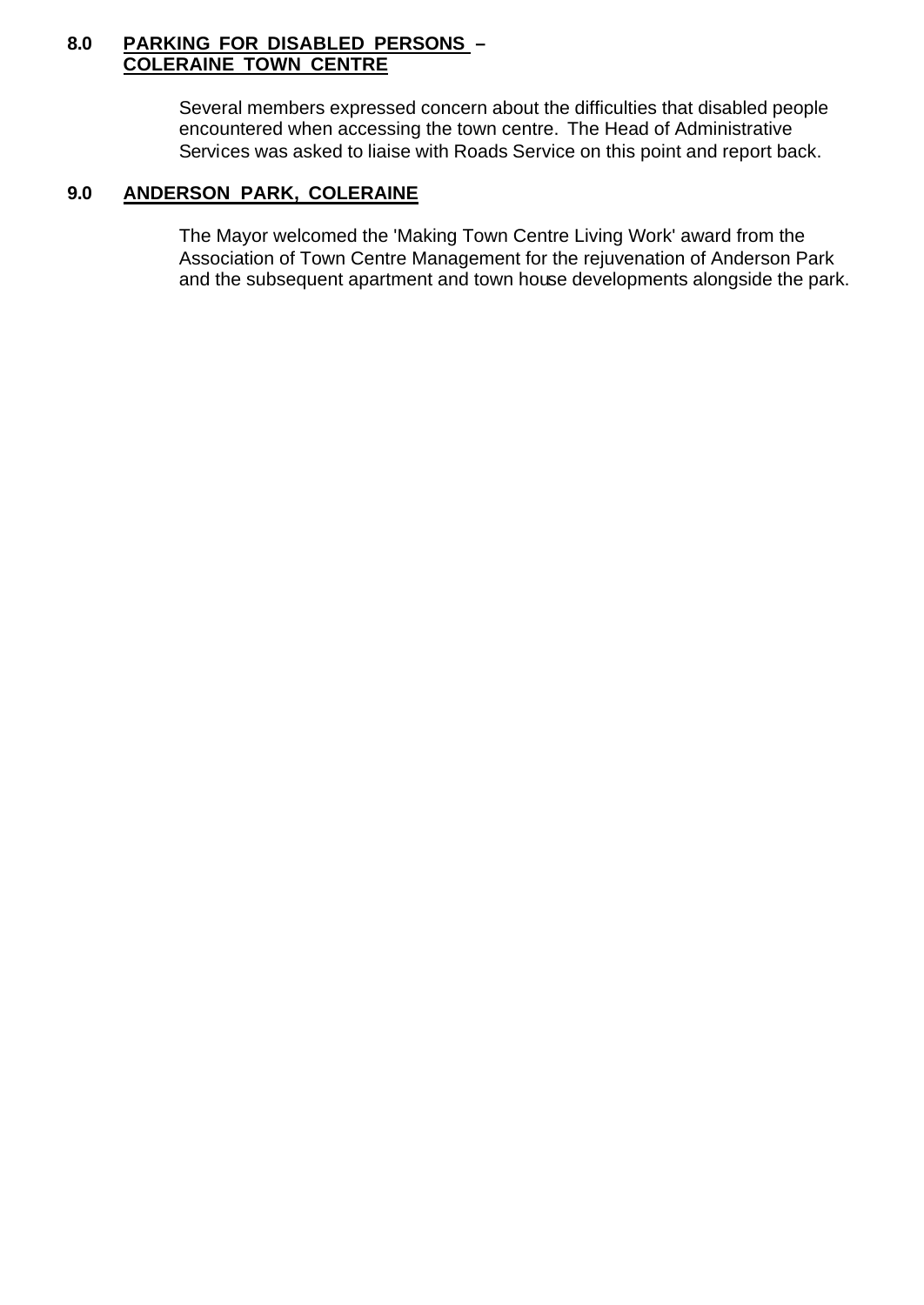#### **PLANNING COMMITTEE**

# **13th March, 2007.**

| <b>Present:</b>                          |                                                                                                                                      | Councillor G. L. McLaughlin, in the Chair                                                                     |  |
|------------------------------------------|--------------------------------------------------------------------------------------------------------------------------------------|---------------------------------------------------------------------------------------------------------------|--|
|                                          | The Mayor, Councillor W. A. King                                                                                                     |                                                                                                               |  |
|                                          |                                                                                                                                      | The Deputy Mayor, Councillor E. P. Fielding (Mrs.)                                                            |  |
|                                          | <b>Aldermen</b>                                                                                                                      |                                                                                                               |  |
|                                          | W. T. Creelman<br>M. T. Hickey (Mrs.)<br>(Items $1.0 - 3.16$ )                                                                       | D. McClarty<br>(Items $2.0 - 9.0$ )<br>W. J. McClure                                                          |  |
|                                          | <b>Councillors</b>                                                                                                                   |                                                                                                               |  |
|                                          | C. S. Alexander (Ms.)<br>D. D. Barbour<br>A. S. Cole<br>J. J. Dallat<br>T. J. Deans<br>(Items $1.0 - 6.0$ )<br><b>B.</b> Fitzpatrick | S. Gilkinson<br>N. F. Hillis<br>E. A. Johnston (Mrs.)<br><b>B.</b> Leonard<br>R. A. McPherson<br>A. McQuillan |  |
| <u>Also in</u><br><b>Attendance:</b>     | Representatives from the Planning Service -<br>Mr. P. Duffy and Mr. R. McGrath                                                       |                                                                                                               |  |
| <b>Officers in</b><br><b>Attendance:</b> | Town Clerk and Chief Executive, Principal Environmental<br>Health Officer, Administrative Officer and Administrative<br>Assistant    |                                                                                                               |  |
| <b>Apologies:</b>                        | Alderman Mrs. Black, Councillors Bradley and<br>Mrs. Church                                                                          |                                                                                                               |  |

#### **1.0 WELCOME**

The Chairman welcomed everyone present including those in the public gallery.

#### **2.0 PLANNING CONSULTATION - DEFERRAL PROCEDURE**

Consideration was given to the Town Clerk and Chief Executive's Report on Deferral Procedure (previously supplied)

Following discussion Councillor McPherson suggested that the Planning Service be asked to provide a list of applications following the office meetings which would then be brought to Committee to ascertain Council's corporate opinion. It was further suggested by Councillor Deans that this matter could be discussed at the Planning Working Group.

It was proposed by Councillor Leonard and seconded by Councillor Ms. Alexander:

That this matter be deferred until the suggestions tabled were investigated.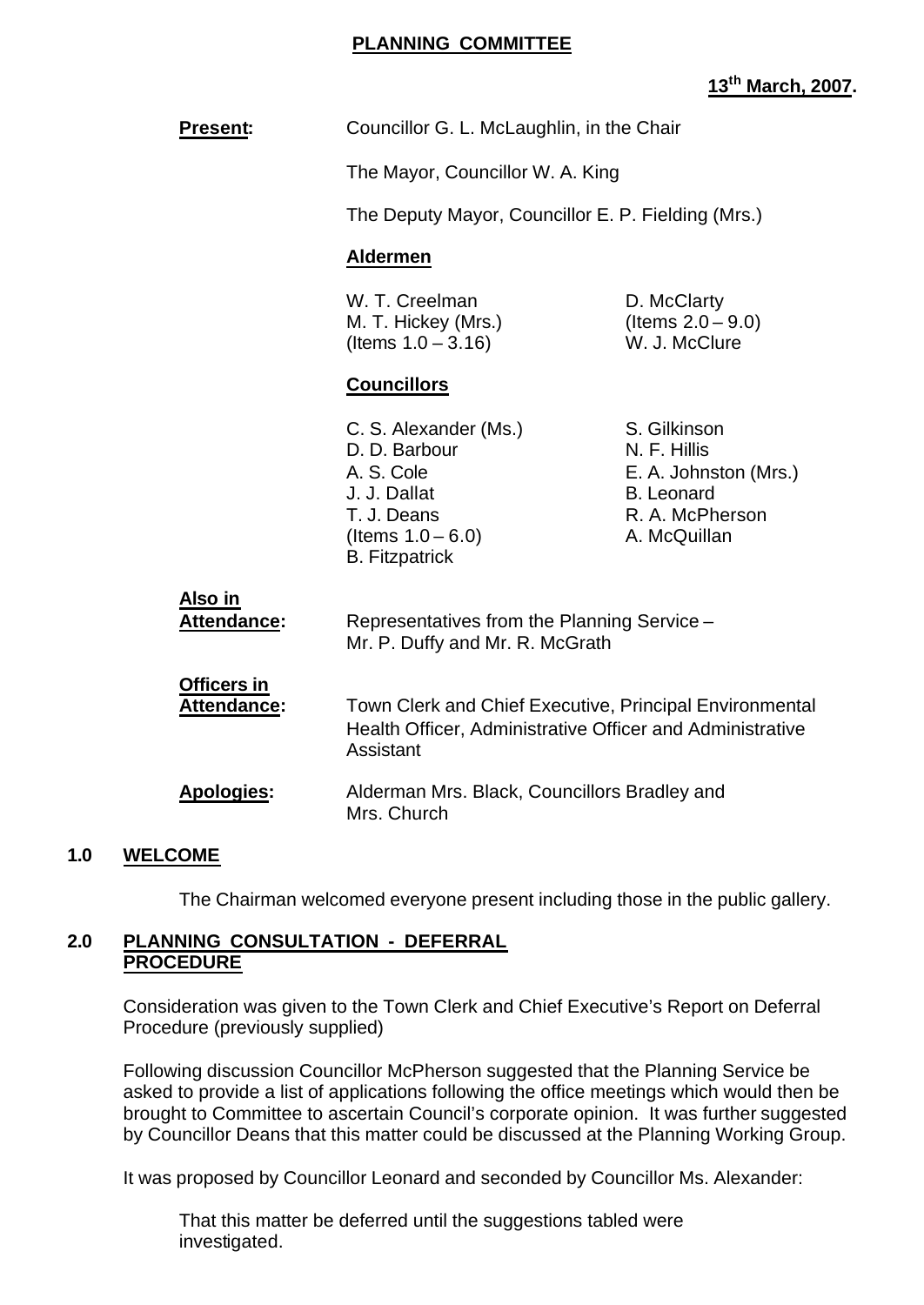On being put to the meeting the proposal was carried, ten members voting in favour and no one voting against.

### **3.0 PLANNING APPLICATIONS**

A list of eighty applications was considered (previously supplied).

#### **Applications Deferred from Previous Meeting**

- 3.1 Application No. 1 C/2004/0854/O Renewal of outline for site of storey and a half family dwelling 100m west of 46 Brone Road, Garvagh for Mr. Hutchinson
- 3.2 Application No. 2 C/2005/0566/F Proposed dwelling and access laneway off Brone Road, Garvagh (370m north-north-east of No. 34 Brone Road) for Mr. Spahn
- 3.3 Application No. 3 C/2005/0864/F Manager's dwelling adjacent to the Royal Court Hotel, Portrush for Royal Court Hotel
- 3.4 Application No. 4 C/2005/1258/F Revised entrance to new dwelling 120m west of 11 Laragh Road, Swatragh for Mr. J. O'Kane
- 3.5 Application No. 5 C/2005/1413/F Private dwellings at No. 11A Seaview Drive, Portstewart for Corbally Developments
- 3.6 Application No. 6 C/2006/0090/F Amendments to previously approved plans at 149 Bushmills Road, Coleraine for Mr. Logan
- 3.7 Application No. 7 C/2006/0144/O Dwelling and detached garage 210m north of 14 Barnside Road, Kilrea for Miss Gibson
- 3.8 Application No. 8 C/2006/0226/F Proposed 3 no. dwellings with

The opinion of the Planning Service was to refuse.

It was agreed that the application be refused.

The opinion of the Planning Service was to approve.

It was agreed that the application be approved.

The opinion of the Planning Service was to approve.

It was agreed that the application be approved.

The opinion of the Planning Service was to approve.

It was agreed that the application be approved.

The opinion of the Planning Service was to refuse.

It was agreed that the application be refused.

The opinion of the Planning Service was to approve.

It was agreed that the application be approved.

The opinion of the Planning Service was to approve.

It was agreed that the application be approved.

The opinion of the Planning Service was to approve.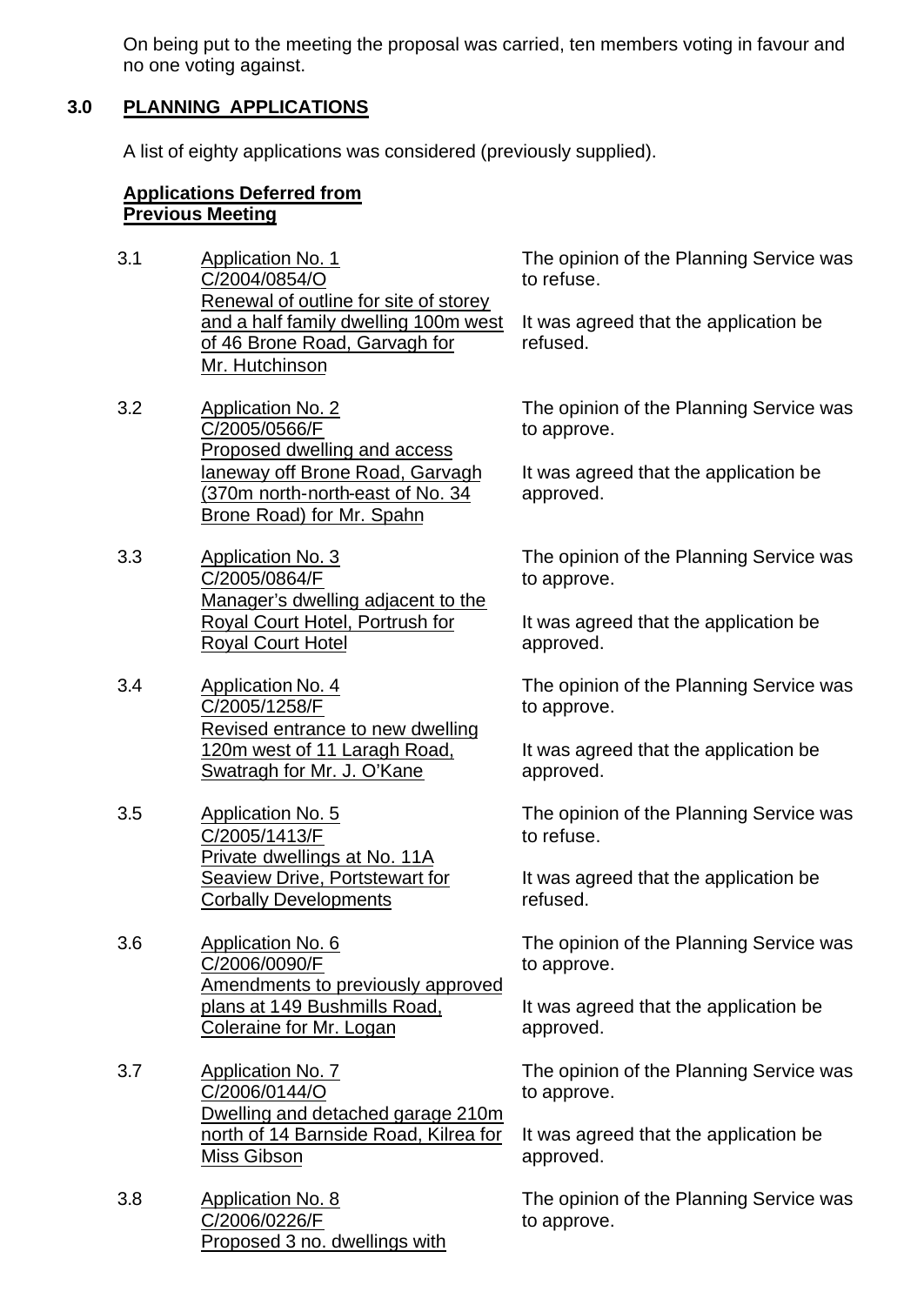associated car parking adjacent to 95 Coleraine Road, Portrush for Mr. and Mrs. Dunn

- 3.9 Application No. 9 C/2006/0280/F 2 no. semi-detached houses at No. 12 Prospect Road, Portstewart for Kamack Developments
- 3.10 Application No. 10 C/2006/0339/F 4 no. dwellings (two semi-detached) in place of chalet dwelling and Mission Hall at 191 Mussenden Road, Articlave, Castlerock for Messrs. T. & D. Woodend
- 3.11 Application No. 11 C/2006/0676/F Proposed retirement dwelling adjacent to No. 66 Ballyversal Road, Coleraine for Mrs. M. A. Dempsey
- 3.12 Application No. 12 C/2006/0742/A Free standing advertisement at The Lodge Hotel, Lodge Road, Coleraine for The Lodge Hotel

# **NEW APPLICATIONS**

3.13 Application No. 3 C/2006/0068/F Alteration of previous approval C/2003/0821/F from plant storage to light industrial unit at rear of 624 Glenmanus Park, Portrush for Mr. D. J. Dixon

It was agreed that the application be approved.

The opinion of the Planning Service was to approve.

It was agreed that the application be approved.

The opinion of the Planning Service was to approve.

It was agreed that the application be approved.

The opinion of the Planning Service was to approve.

It was agreed that the application be approved.

The opinion of the Planning Service was to approve.

It was agreed that the application be approved.

The opinion of the Planning Service was to refuse.

It was proposed by Councillor Deans, seconded by Councillor Cole and unanimously agreed:

> That the application be deferred for one month to facilitate an office meeting on grounds relating to change of use of site.

3.14 Application No. 10 C/2006/0719/F Proposed erection of 40 no. apartments within 3 no. blocks with private car parking at Coleraine Cars Ltd., Castle Lane, Waterside, Coleraine for Mr. H. Tannahi ll

The opinion of the Planning Service was to refuse.

It was proposed by the Mayor, seconded by Alderman McClure and unanimously agreed:

> That the application be deferred for one month to facilitate an office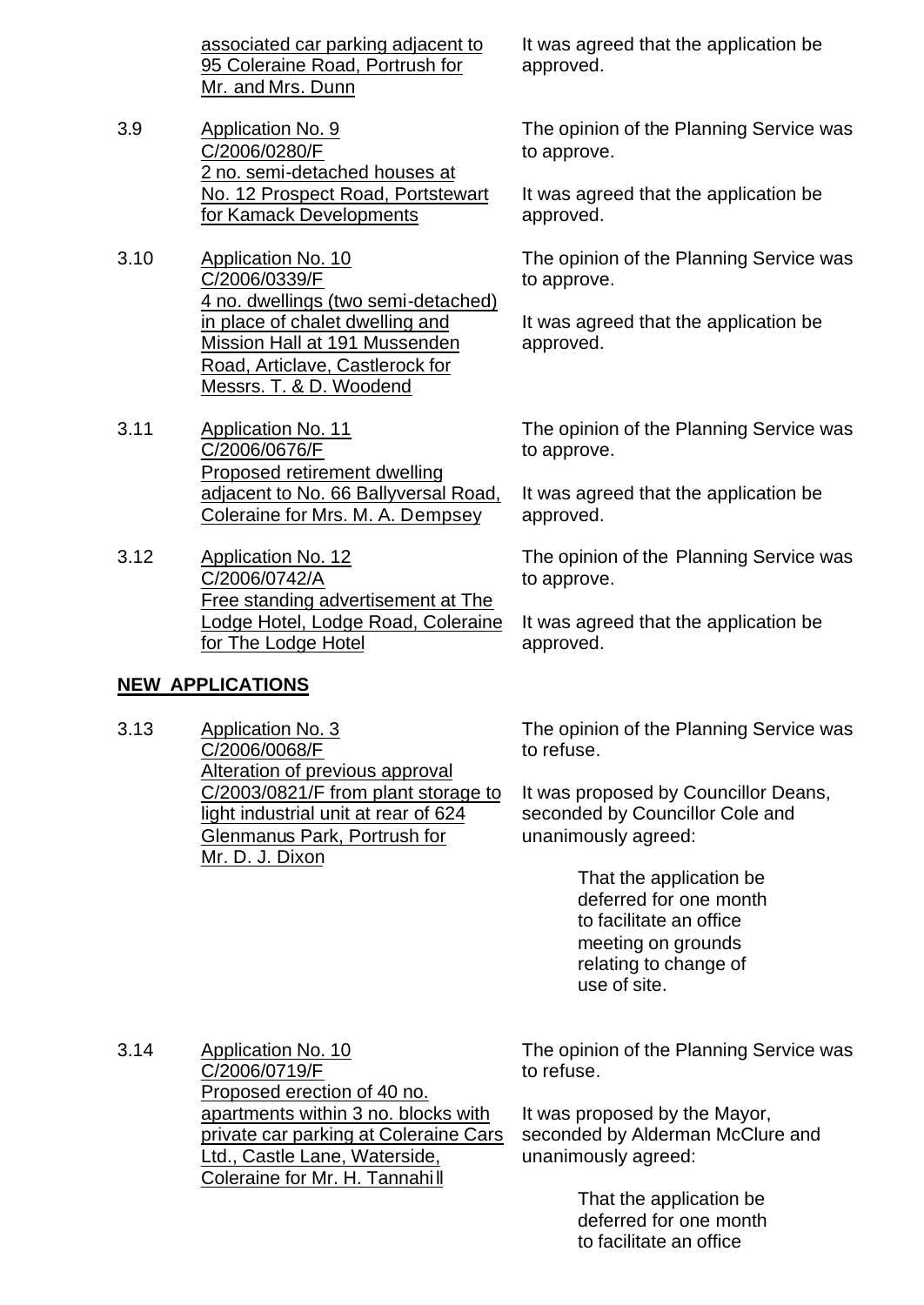meeting on the grounds that all material planning considerations had not been assessed.

3.15 Application No. 12 C/2006/0747/F Proposed new laneway to access approved dwelling approximately 50m east of 89 Mettican Road, Garvagh for Mr. McFarlane

The opinion of the Planning Service was to refuse.

It was proposed by Councillor McQuillan, seconded by Councillor Deans and unanimously agreed:

> That the application be deferred for one month to facilitate an office meeting on the grounds that all material planning considerations had not been assessed.

The opinion of the Planning Service was to refuse.

Consideration was given to copy letter dated 26<sup>th</sup> October, 2006 from Mr. and Mrs. P. J. Hamilton and Mr. and Mrs. W. R. Darby (previously supplied).

It was proposed by Councillor Deans and seconded by Alderman McClure:

> That the application be deferred for one month to facilitate an office meeting on the grounds that all material planning considerations had not been assessed.

On being put to the meeting the proposal was carried, sixteen members voting in favour and no one voting against.

The opinion of the Planning Service was to refuse.

It was proposed by Councillor Ms. Alexander and seconded by Councillor Fitzpatrick:

> That the application be deferred for one month to facilitate an office meeting on the grounds that all material planning considerations had not

3.16 Application No. 21 C/2006/0888/F Proposed residential development, consisting of 3 private dwellings with amenity space and parking provision at 52b Main Street, Castlerock for KMBC Properties

3.17 Application No. 29 C/2006/0915/F Granny flat extension to existing house and alterations to existing house, consisting of a balcony and ground floor bay window at No. 7 Blackrock Park, Portrush for Mr. and Mrs. Clements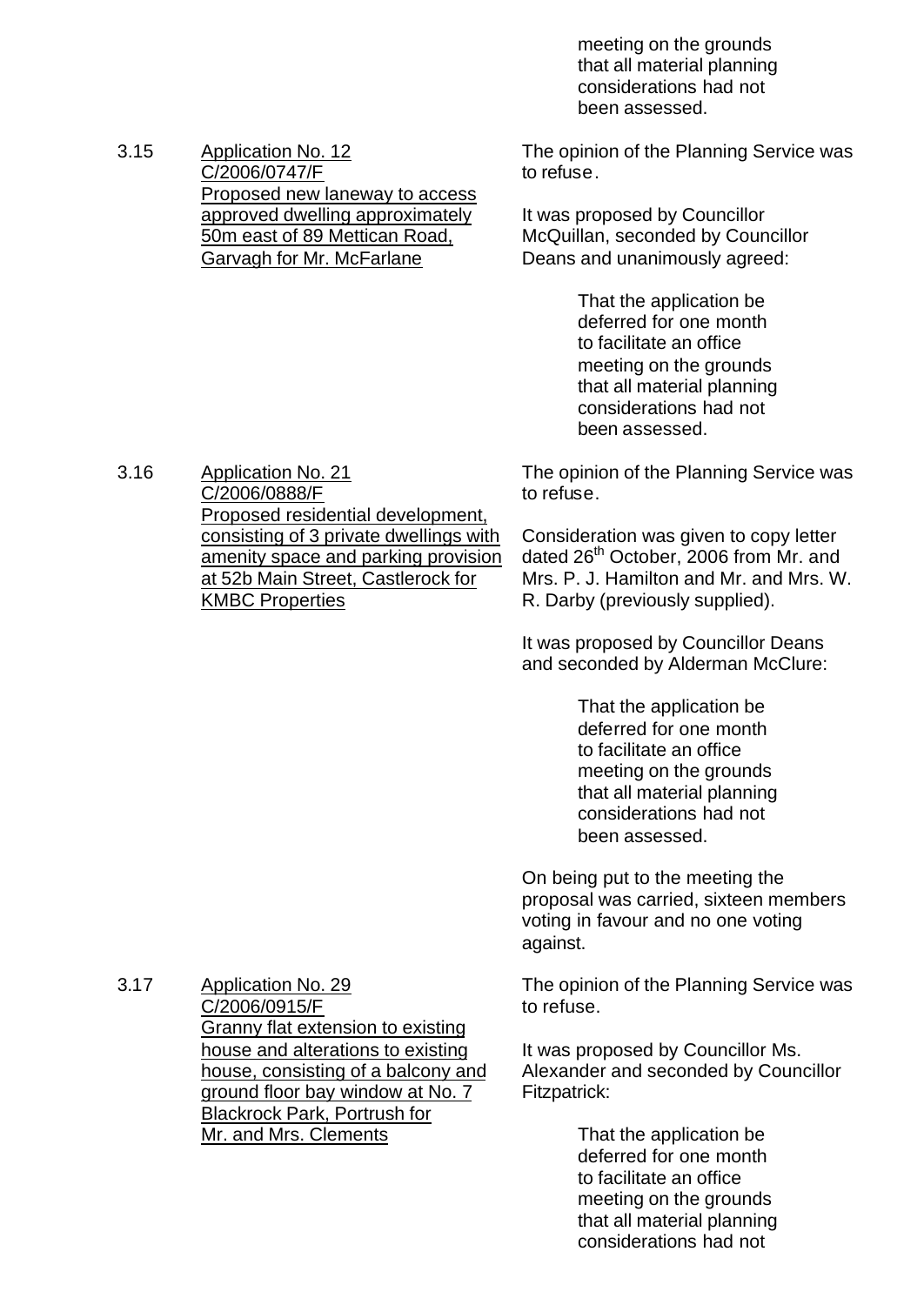been assessed.

On being put to the meeting the proposal was carried, eleven members voting in favour and no one voting against.

The opinion of the Planning Service was to refuse.

It was proposed by the Mayor, seconded by Councillor Mrs. Johnston and agreed:

> That the application be deferred for one month to facilitate an office meeting on the grounds that all material planning considerations had not been assessed.

The opinion of the Planning Service was to refuse.

It was proposed by Councillor Ms. Alexander and seconded by Alderman McClarty:

> That the application be refused.

On being put to the meeting the proposal was carried, twelve members voting in favour and no one voting against.

The opinion of the Planning Service was to refuse.

It was proposed by Councillor Dallat, seconded by Councillor Fitzpatrick and agreed:

> That the application be deferred for one month to facilitate an office meeting on the grounds that all material planning considerations had not been assessed.

3.21 Application No. 48 C/2006/1020/F Installation of 1 no. electrical wind turbine unit and associated underground cabling at Loreto

The opinion of the Planning Service was to approve.

Alderman McClarty declared an interest in this application because of living in

3.19 Application No. 34 C/2006/0957/F Proposed minor amendment to Apartment Type C and House Type J from previously approved application (C/2002/1028/F) at 26-31 and 45-54 Mews Lane, Lissadell Avenue, Portstewart for O'Kane & Devine Ltd.

3.20 Application No. 45

Ltd.

C/2006/1012/F

Erection of shed for storage of building contractor's vehicles and plant to rear of 34 Liscall Road, Garvagh for Higgins Construction

3.18 Application No. 31

C/2006/0931/F Demolition of existing apartments, outbuildings and vacant dwellings. Proposed re-development with 5 no. apartments and 3 no. townhouses with in-curtilage car parking at 42, 42A and 44 Sea Road, Castlerock for Mr. T. Brown-Kerr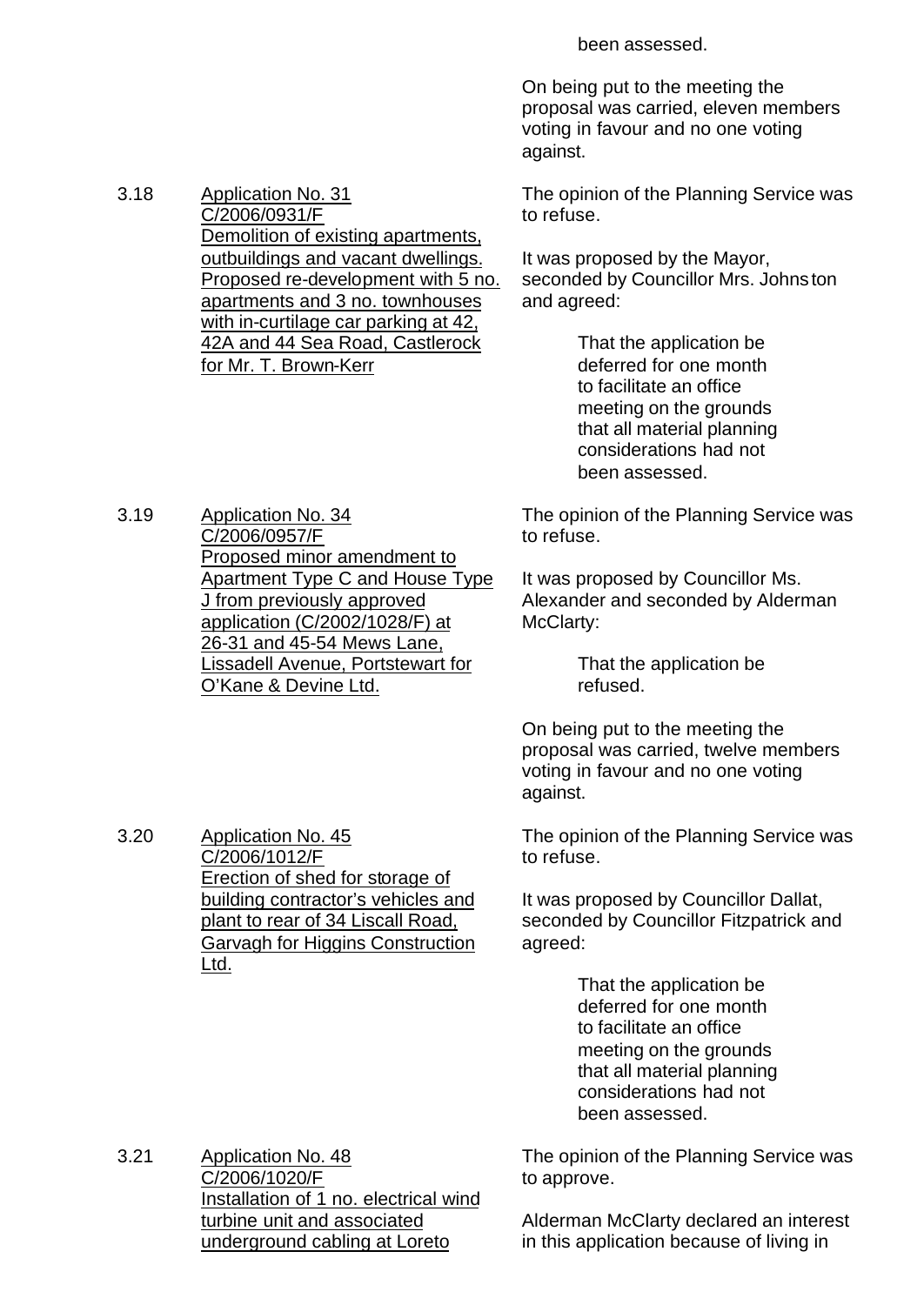| College, Castlerock Road, Coleraine close proximity to the location. |  |
|----------------------------------------------------------------------|--|
| for Loreto College                                                   |  |

The Principal Environmental Health Officer reported that there was no issue relating to noise nuisance.

It was proposed by Councillor Deans and seconded by Alderman McClure:

> That the application be deferred for one month to facilitate an office meeting on the grounds that the application had generated strong local/ neighbourhood objections based on valid planning concerns.

On being put to the meeting the proposal was carried, thirteen members voting in favour and no one voting against.

The opinion of the Planning Service was to refuse.

It was agreed that the application be deferred for one month to facilitate the consideration of amended drawings by the Planning Service.

The opinion of the Planning Service was to approve.

It was agreed that the application be approved.

The Principal Environmental Health Officer answered questions relating to the provision of rubbish bins at this location and agreed to monitor the situation.

# **4.0 OFFICE MEETINGS**

It was noted that the office meetings would be held on Friday,  $30<sup>th</sup>$  March, 2007.

# **5.0 GENERAL PLANNING ISSUES**

| 5.1 | 64 Strand Road, Portstewart | Reported that Application No.<br>C/2006/1109 was being processed and<br>would be brought to Council in due<br>course. Enforcement had been<br>suspended. |
|-----|-----------------------------|----------------------------------------------------------------------------------------------------------------------------------------------------------|
|     |                             |                                                                                                                                                          |

| 5.2 | Salmon Leap, Coleraine - Trees | Reported that Condition No. 12 had |  |
|-----|--------------------------------|------------------------------------|--|
|     |                                |                                    |  |

3.22 Application No. 49 C/2006/1024/F Apartment development (5 units) at Nos. 154 and 156 Lower Main Street, Portrush for M. Lyttle

3.23 Application No. 51 C/2006/1027/F Proposed change of use from furniture shop to hot food take away at No. 1 Pate's Lane, Coleraine for Mr. S. Molloy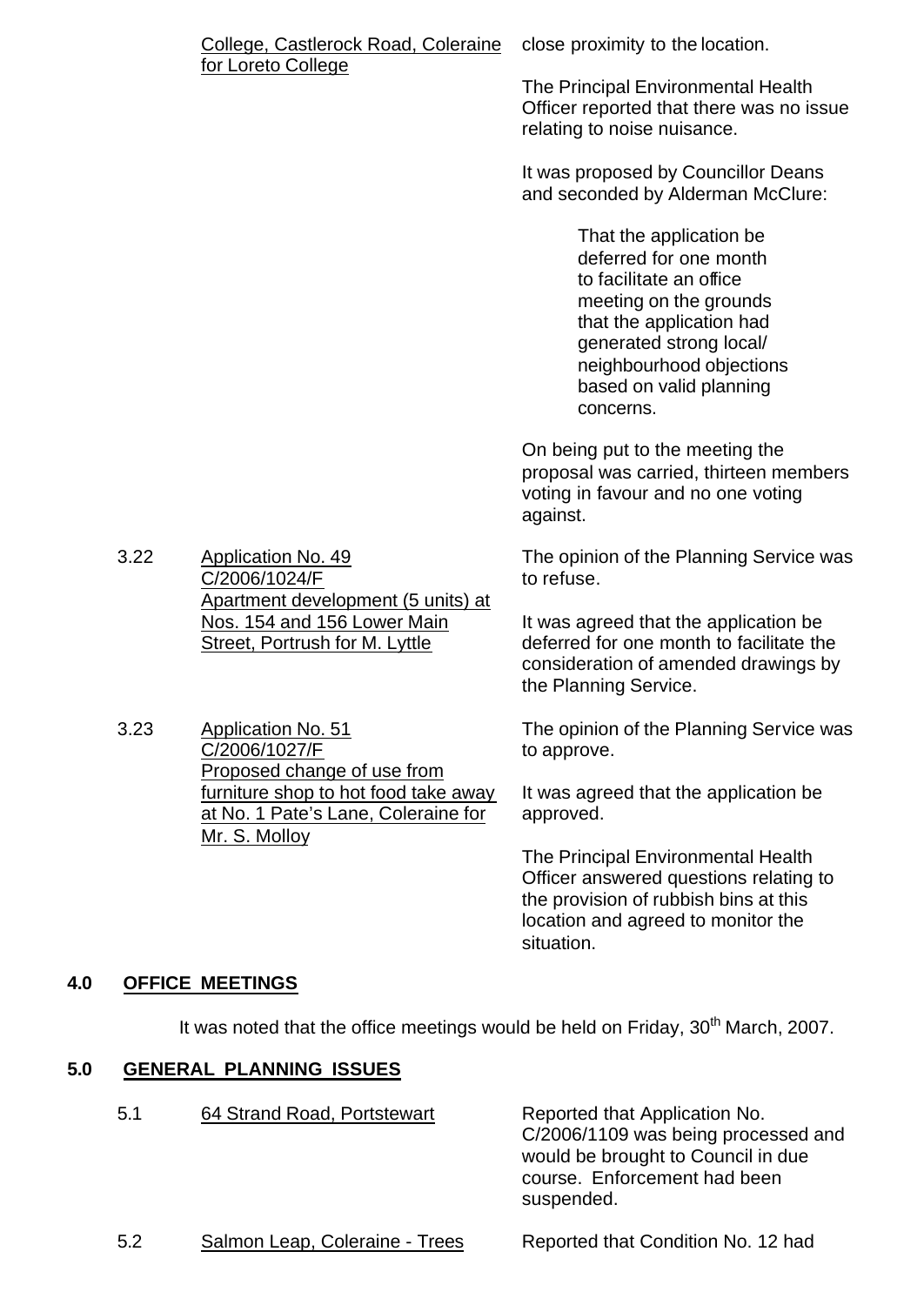|     |                                                   | been breached and the developer had<br>been requested to replace three oak<br>trees as specified before 4 <sup>th</sup> April, 2007.                                                                |
|-----|---------------------------------------------------|-----------------------------------------------------------------------------------------------------------------------------------------------------------------------------------------------------|
|     |                                                   | Following members voicing concern<br>about the mass destruction of trees<br>throughout the Borough it was<br>proposed by Councillor Ms. Alexander,<br>seconded by Councillor Leonard and<br>agreed: |
|     |                                                   | That the Bio-Diversity<br>Officer liaise with the<br><b>Planning Service</b><br>regarding the general<br>preservation of trees<br>in the Borough.                                                   |
| 5.3 | Directional Signs                                 | Reported that all signs require<br>advertising consent.                                                                                                                                             |
|     |                                                   | Councillor McQuillan sought clarification<br>regarding acceptable height of signs.                                                                                                                  |
|     |                                                   | Mr. Duffy advised that applicants should<br>contact Planning Service for guidelines<br>and agreed to arrange a meeting for<br>Councillor McQuillan following the office<br>meetings.                |
| 5.4 | Application No. C/2006/0671                       | Concern was expressed regarding the<br>delay in this application coming to<br>Council.                                                                                                              |
| 5.5 | <b>Tracey's Kitchen</b>                           | Reference was made to the owner of<br>Tracey's Kitchen still awaiting a suitable<br>site from which to trade.                                                                                       |
|     |                                                   | Mr. Duffy would consult with the<br>Enforcement Section regarding the<br>problems involved with the mobile<br>catering unit being parked at the<br>owner's house.                                   |
| 5.6 | <u>College Manor, Carthall Road,</u><br>Coleraine | It was noted that the tree planting at this<br>development had not been completed.                                                                                                                  |
| 5.7 | <b>Environmental Schemes</b>                      | Mr. Duffy explained how Environmental<br>Schemes operated.                                                                                                                                          |
|     |                                                   | It was felt that Enforcement Officers<br>should concentrate on housing<br>developments where Environmental<br>Schemes had not been implemented.                                                     |
| 5.8 | <u> Quarry – Ballyhome Road, Portrush</u>         | Reference was made to houses having<br>been damaged by blasting at the quarry                                                                                                                       |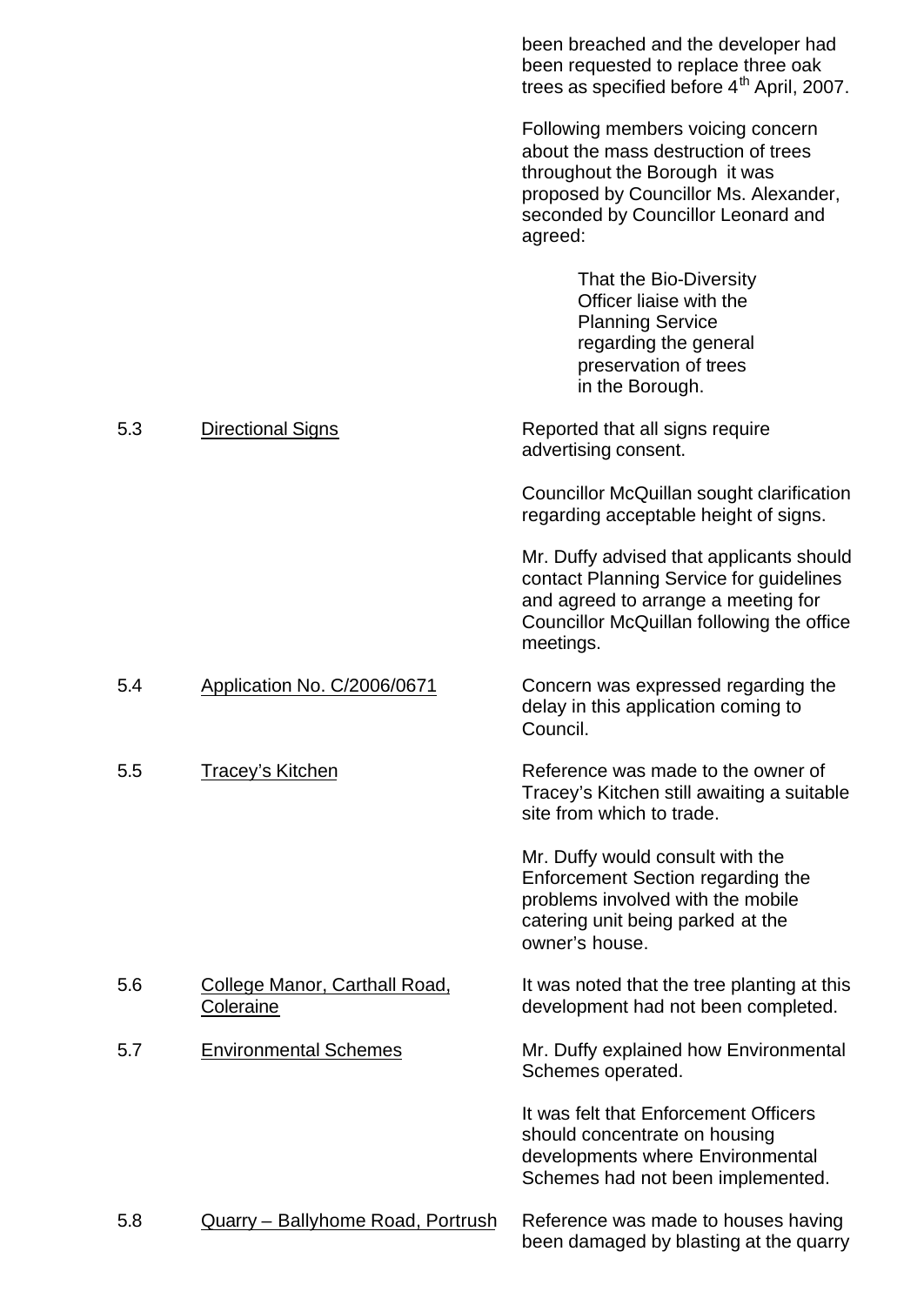at Ballyhome Road, Portrush.

Mr. Duffy would investigate the matter.

#### **6.0 MBR SCREENING NOTE APPLICATION NO. C/2006/0113/O - RESIDENTIAL DEVELOPMENT OF 12 APARTMENTS AND ASSOCIATED CAR PARKING AND AMENITY SPACE AT 22 AND 24 CAMBRIDGE PARK, COLERAINE**

Consideration was given to the MBR Screening Note from BDP Planning in respect of the above application (previously supplied).

BDP Planning considered that the application did not meet the criteria contained in the document 'Guidance for Councils on the Operation of the Management Board Referral Procedure'.

Following discussion it was proposed by Alderman McClarty and seconded by Councillor McPherson:

That Council accept the recommendation of BDP Planning, that the application should not be referred to the Planning Service Management Board.

On being put to the Meeting the proposal was carried, eight members voting in favour and six members voting against.

### **7.0 CONSULTATION ON RESIDENTIAL EXTENSIONS AND ALTERATIONS - DRAFT ADDENDUM TO PLANNING POLICY STATEMENT 7 - QUALITY RESIDENTIAL ENVIRONMENTS**

Consideration was given to the Draft Response prepared by BDP Planning in respect of the above Consultation Document (previously supplied).

It was agreed that this report should form the basis of Council's response.

# **8.0 JUDICIAL REVIEW OF PPS 14**

Read letter from Omagh District Council regarding the postponement of the Judicial Review of PPS 14 which was scheduled to take place on  $23^{\text{rd}}$  and  $24^{\text{th}}$ April, 2007.

It was noted that the new dates for the Hearing were  $29<sup>th</sup>$  and  $30<sup>th</sup>$  May, 2007 subject to the availability of Senior Counsel.

#### **9.0 APPLICATION NO. C/2005/1082/F PROPOSED CONSTRUCTION OF FOUR TOWNHOUSES AND ASSOCIATED CAR PARKING AT 49 MILL ROAD, PORTSTEWART**

Read letter from the Divisional Planning Manager in respect of Council's request for a second deferral for the above application.

The Divisional Planning Manager had reviewed the case and was satisfied that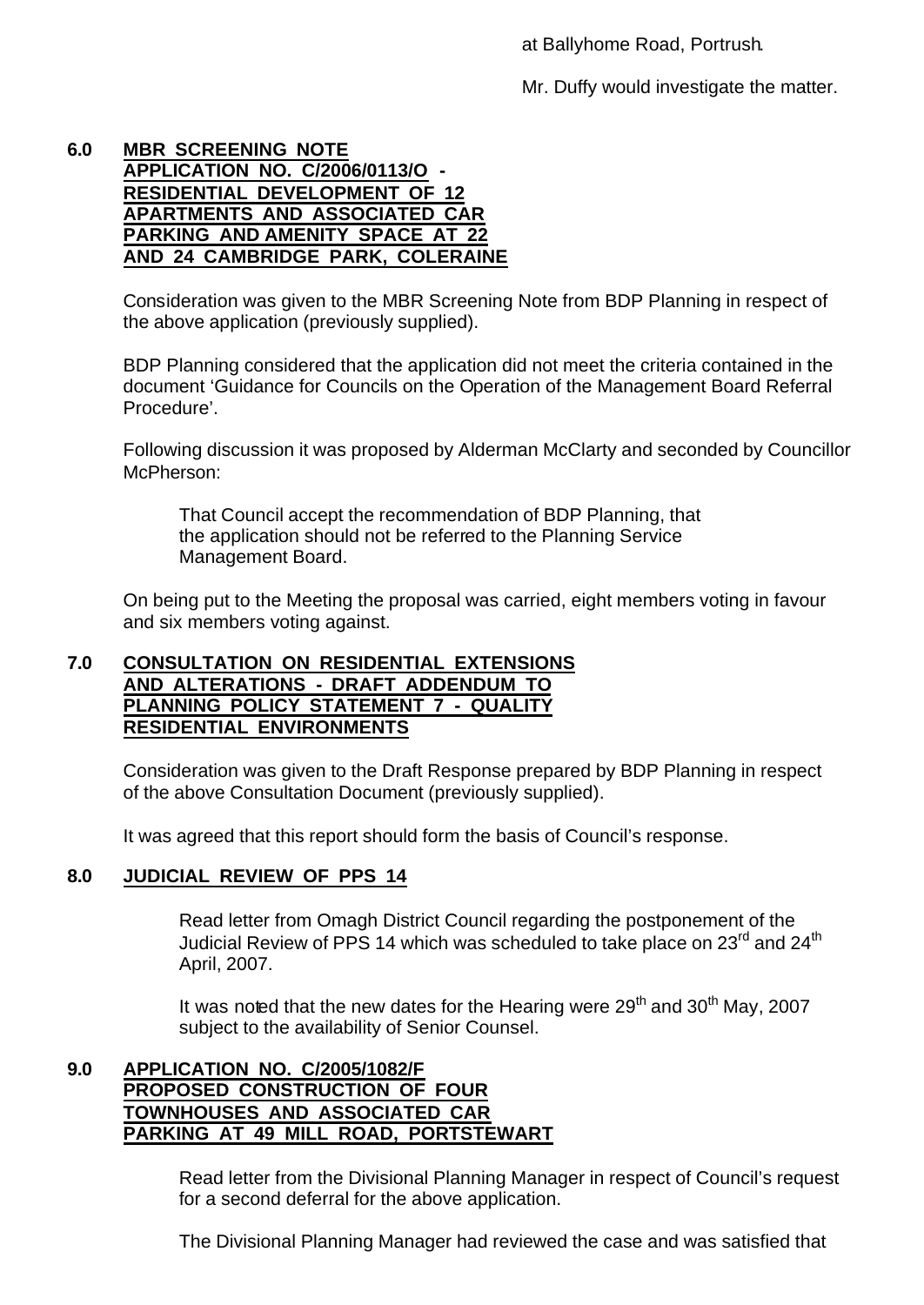there were no exceptional grounds for further delaying the decision.

It was noted that the decision would now be issued.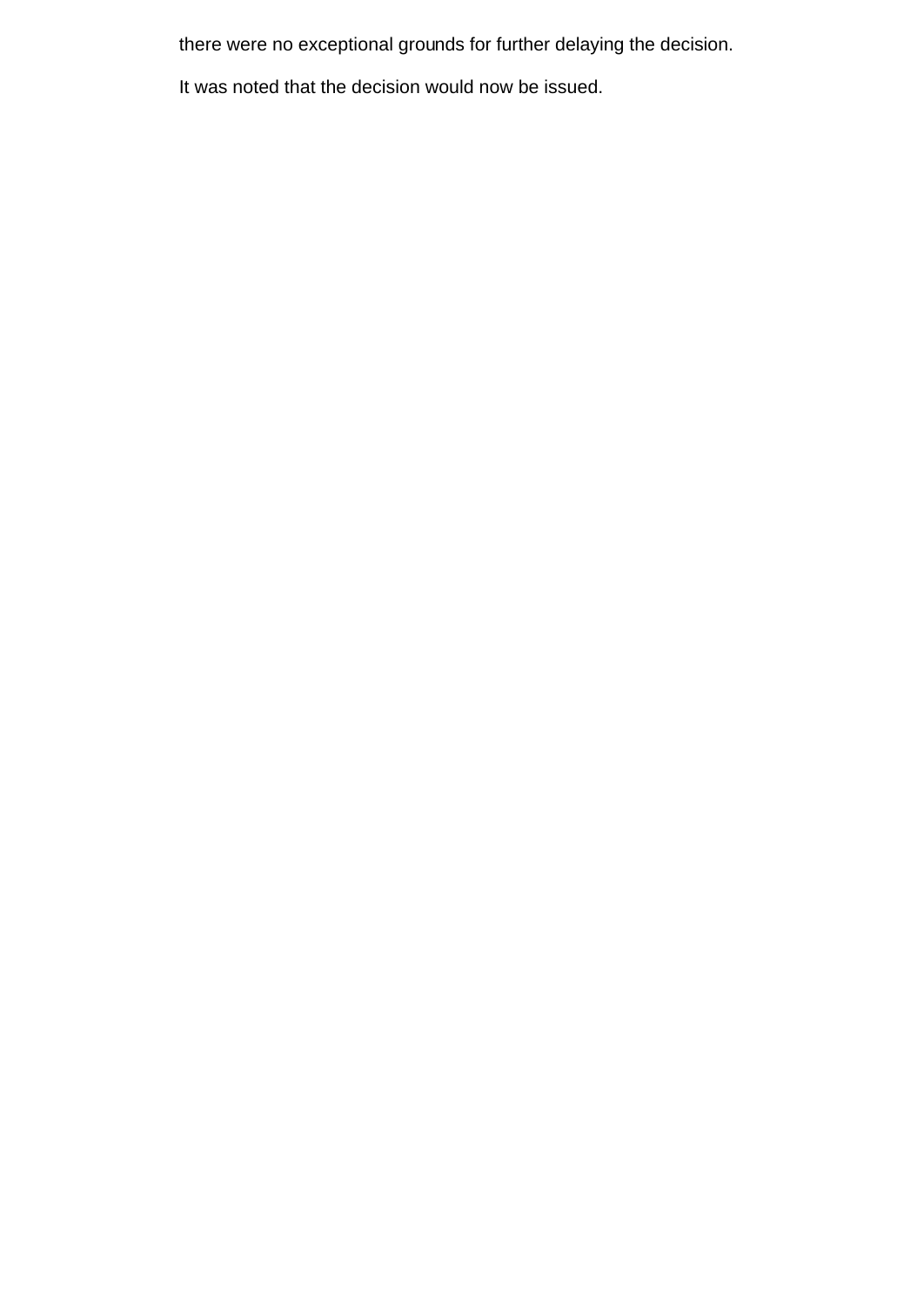### **POLICY AND DEVELOPMENT COMMITTEE**

# **20th March, 2007.**

| <b>Present:</b>                   | Councillor E. A. Johnston (Mrs.), in the Chair                                                                                                                                                                                                                                                                                                          |                                                                                                |  |
|-----------------------------------|---------------------------------------------------------------------------------------------------------------------------------------------------------------------------------------------------------------------------------------------------------------------------------------------------------------------------------------------------------|------------------------------------------------------------------------------------------------|--|
|                                   | The Mayor, Councillor W. A. King                                                                                                                                                                                                                                                                                                                        |                                                                                                |  |
|                                   | <b>Aldermen</b>                                                                                                                                                                                                                                                                                                                                         |                                                                                                |  |
|                                   | E. T. Black (Mrs.)<br>(Items $1.0 - 6.0$ )<br>W. T. Creelman                                                                                                                                                                                                                                                                                            | M. T. Hickey (Mrs.)<br>D. McClarty<br>W. J. McClure                                            |  |
|                                   | <b>Councillors</b>                                                                                                                                                                                                                                                                                                                                      |                                                                                                |  |
|                                   | D. D. Barbour<br>J. M. Bradley<br>T. J. Deans<br><b>B.</b> Fitzpatrick<br>(Items $2.1 - 10.0$ )<br>S. Gilkinson                                                                                                                                                                                                                                         | N. F. Hillis<br><b>B.</b> Leonard<br>G. L. McLaughlin<br>(Items $2.1 - 10.0$ )<br>A. McQuillan |  |
| Officers in<br><b>Attendance:</b> | Town Clerk and Chief Executive, Director of Corporate<br>Services, Director of Environmental Health (Items 1.0 - 3.4),<br>Head of Administrative Services, Economic Development<br>Manager (Items 1.0 - 3.4), Leisure Services Officer<br>(Facilities) (Items 1.0 – 3.4), Technical and Waste<br><b>Management Officer and Administrative Assistant</b> |                                                                                                |  |
| Also in<br>Attendance:            | Mr. Sieb Hoostraga, OCO Consulting (Items $1.0 - 3.2$ ) and<br>Professor Alan Sharp, Provost, University of Ulster<br>(Items $1.0 - 3.2$ )                                                                                                                                                                                                              |                                                                                                |  |
| <b>Apologies:</b>                 | Councillors Mrs. Church, Cole and McPherson.                                                                                                                                                                                                                                                                                                            |                                                                                                |  |

# **1.0 CORPORATE SERVICES REPORT**

The Report of the Director of Corporate Services was considered (previously supplied).

Matters arising:

| 1.1 | Members' Allowances | Consideration was given to information on this<br>topic, as contained in the report.                                                                            |
|-----|---------------------|-----------------------------------------------------------------------------------------------------------------------------------------------------------------|
|     |                     | Members noted the requirements for mileage<br>and claims for attendance at meetings.                                                                            |
|     |                     | Following discussion, it was proposed by<br>Councillor Barbour, seconded by Alderman Mrs.<br>Black and recommended, with thirteen votes for<br>and two against: |
|     |                     | That Council resolve that the Basic<br>Annual Allowance of £9,500 be paid from<br>1 <sup>st</sup> April, 2007.                                                  |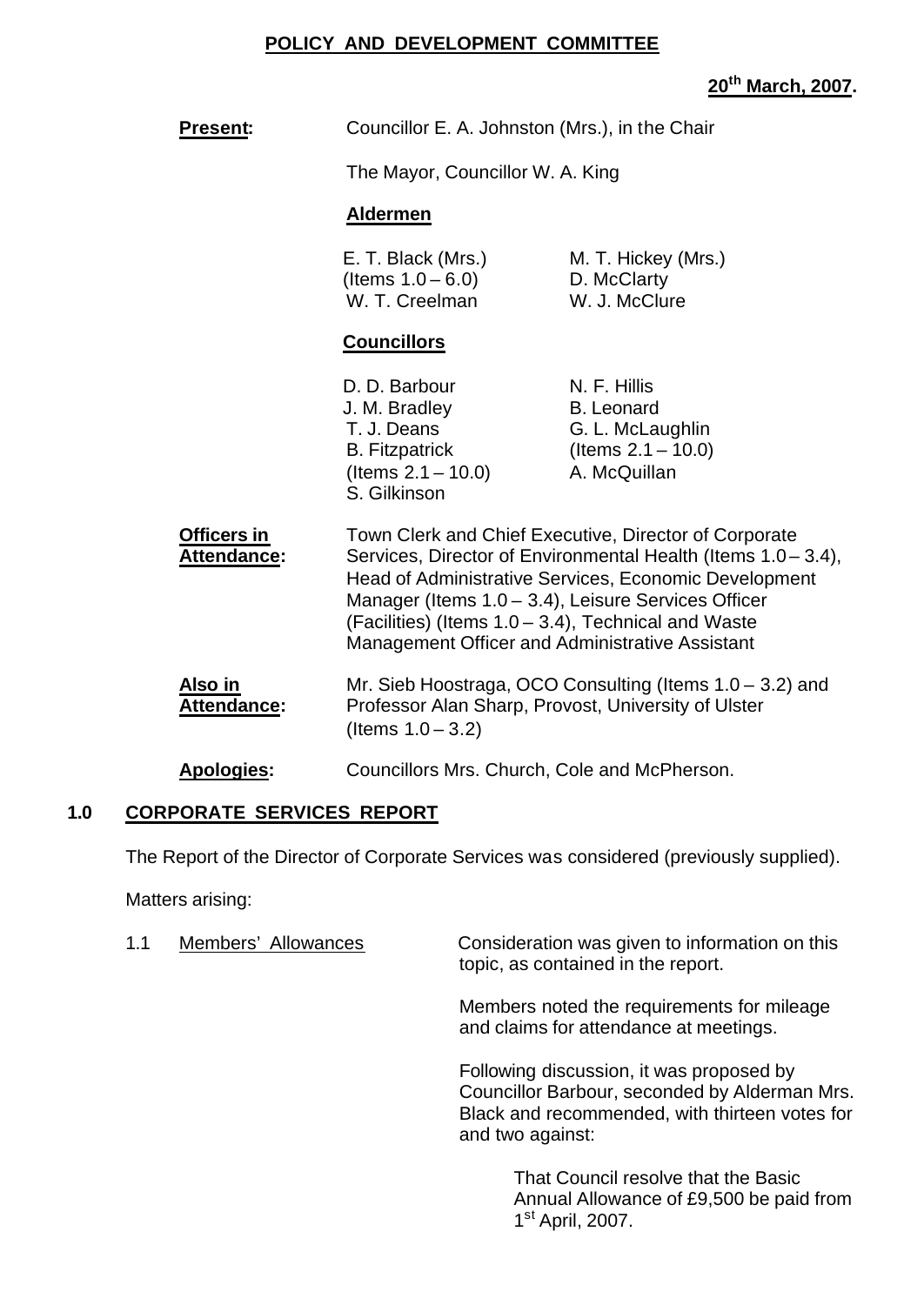1.2 IT Security/Email Policy Council is recommended to adopt this draft policy.

1.3 New Posts – Environmental Consideration was given to information on new Health Department posts for the Environmental Health Department, as contained in the report.

> It was proposed by the Mayor, seconded by Councillor Barbour and recommended:

> > That Council approve the new posts, as detailed in the report, viz:

- (i) Dog Warden/Enforcement Officer;
- (ii) Clerical Officer;
- (iii) Emergency Planning Officer (Parttime).

#### 1.4 Charges for Council Facilities Members noted information on the schedule of and Services charges proposed for Council facilities and services for 2007/08, as contained in the report.

It was proposed by Alderman McClarty, seconded by Alderman Mrs. Black and agreed unanimously:

> That Council adopt the schedule of charges with one exception, that the charge for swimming for schools remain at £1.30, viz:

# **Coleraine Leisure Centre**

| <b>Activity</b>         |                        | <b>Proposed</b><br>Charge |
|-------------------------|------------------------|---------------------------|
| <b>Swimming</b>         | Juvenile               | £1.75                     |
|                         | Club                   | £1.00                     |
|                         | *School                | £1.30                     |
| <b>Pool Hire</b>        | <b>Main Pool</b>       | £41.00 per hour           |
|                         | <b>Minor Pool</b>      | £29.00 per hour           |
| <b>Main Hall</b>        | <b>Full Hall</b>       | £45.00                    |
|                         | 2/3 Hall               | £28.00                    |
|                         | $1/3$ Hall             | £17.00                    |
| <b>Minor Hall</b>       |                        | £17.00                    |
| <b>Birthday Parties</b> |                        | £34.00                    |
| <b>Club Room</b>        |                        | £12.00                    |
| <b>Health Suite</b>     |                        | £4.25                     |
| <b>Spin Room</b>        | <b>Commercial Hire</b> | £20.00                    |

# **Waterworld**

|                                 | <b>Proposed</b><br>Charge |
|---------------------------------|---------------------------|
| Bowling per lane (max 6 people) | £15.00                    |
| Bowling per lane (3 people)     | £12.00                    |
| Bowling per lane (2 people)     | £8.00                     |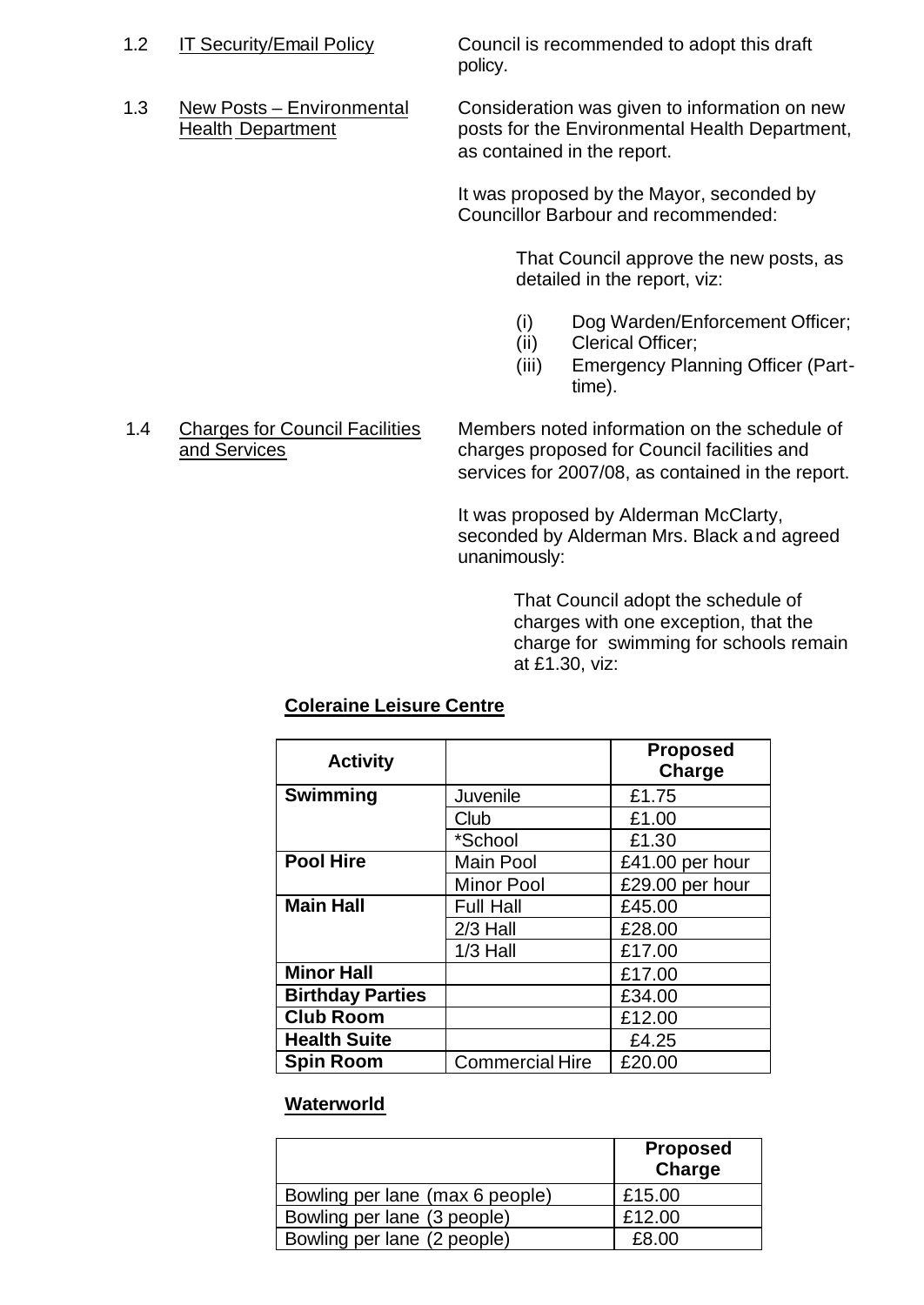| Bowling per lane (Group) |  | E12.50 |
|--------------------------|--|--------|
|--------------------------|--|--------|

# **Coleraine Marina**

|                                     | <b>Proposed</b><br>Charge |
|-------------------------------------|---------------------------|
| Boats Up to & Including 7 Metres    |                           |
| Summer - April to September         | £70.00 per metre          |
| Winter - October to March           | £45.00 per metre          |
| Monthly                             | £135.00                   |
| Weekly                              | £55.00                    |
| Daily                               | £15.00 (no change)        |
|                                     |                           |
| <b>Boats Over 7 Metres</b>          |                           |
| Summer - April to September         | £85.00 per metre          |
| Winter – October to March           | £56.00 per metre          |
| Monthly                             | £150.00                   |
| Weekly                              | £60.00                    |
| Daily                               | £18.00 (no change)        |
|                                     |                           |
| Slipping & Changing                 | £5.00                     |
| <b>Mast Hoist with Boat Lift</b>    | £25.00                    |
| Mast Hoist - Boats Moored           | £35.00                    |
| <b>Elsewhere</b>                    |                           |
| <b>Power Wash</b>                   | £10.00                    |
| <b>Rowing Boats up to 5 Metres:</b> |                           |
| April to September                  | £80.00 (no change)        |
| October to March                    | £50.00 (no change)        |

# **Portrush Harbour**

|                                  | <b>Proposed Charge</b> |
|----------------------------------|------------------------|
| Boats Up to & Including 7 Metres |                        |
| Season                           | £55.00 per metre       |
|                                  | Minimum Charge £275.00 |
| Monthly                          | £135.00                |
| Weekly                           | £45.00                 |
| Daily                            | £12.00 (no change)     |
|                                  |                        |
| <b>Boats Over 7 Metres</b>       |                        |
| Season                           | £73.00 per metre       |
| Monthly                          | £135.00                |
| Weekly                           | £45.00                 |
| Daily                            | £12.00 (no change)     |
|                                  |                        |
| <b>Covered Winter Storage</b>    |                        |
| 7 metres and under               | £80.00                 |
| Over 7 metres                    | £100.00                |
|                                  |                        |
| <b>Short Stay Charge</b>         | £5.00                  |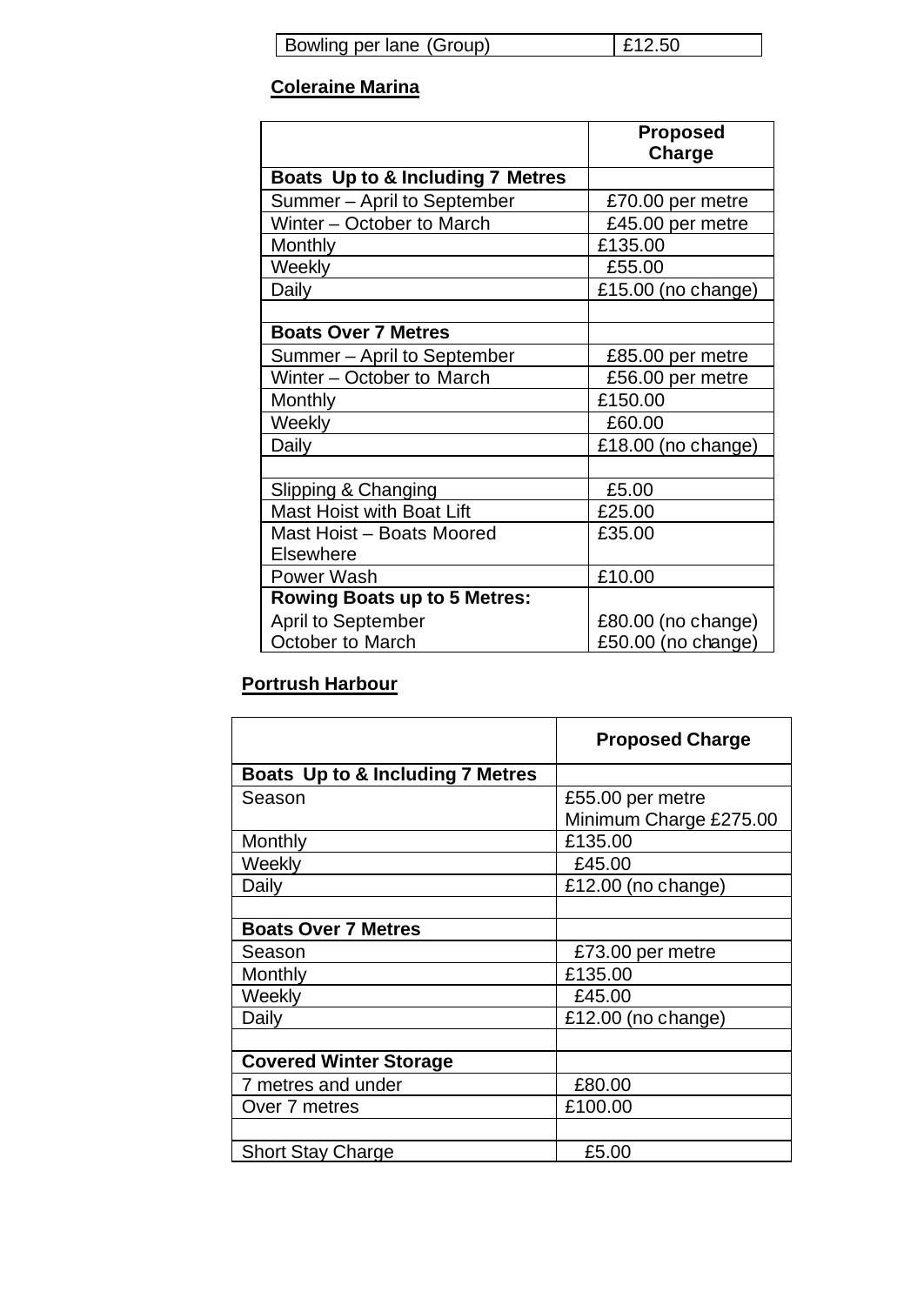### **Portstewart Harbour**

|                                  | <b>Proposed Charge</b> |
|----------------------------------|------------------------|
| Boats Up to & Including 7 Metres |                        |
| Season                           | £50.00 per metre       |
| Monthly                          | £100.00                |
| Weekly                           | £38.00                 |
| Daily                            | £12.00                 |
|                                  |                        |
| <b>Boats Over 7 Metres</b>       |                        |
| Season                           | £66.00 per metre       |
| Monthly                          | £120.00                |
| Weekly                           | £48.00                 |
| Daily                            | £12.00                 |
|                                  |                        |
| <b>All Boats Outer Harbour</b>   |                        |
| Season                           | £27.00 per metre       |
| Monthly                          | N/A                    |
| Weekly                           | N/A                    |
| Daily                            | N/A                    |

# **SEASONAL FACILITIES**

|                                           | <b>Proposed Charge</b> |  |
|-------------------------------------------|------------------------|--|
| Bowls (3 hours)                           | £5.00                  |  |
| Season Bowling                            | £43.00                 |  |
| Season Bowling (Retired)                  | £25.00                 |  |
|                                           |                        |  |
| <b>Green Fees</b>                         | £20.00                 |  |
|                                           |                        |  |
| <b>Tennis Doubles (Court)</b>             | £5.00                  |  |
| <b>Season Tennis</b>                      | £43.00                 |  |
| Season Tennis (Under 18)                  | £25.00                 |  |
| All other Charges remain as previous year |                        |  |

# **BURIAL GROUNDS**

|                                         | <b>Proposed Charge</b> |
|-----------------------------------------|------------------------|
| Purchase of single plot                 | £125.00                |
| (including grant of title/registration) |                        |
| Opening and closing each grave          | £125.00                |
| Tree and plaque - Garden of             | £125.00                |
| Remembrance                             |                        |
| Permission to erect memorial stone      | £35.00                 |
| <b>Cremated Ashes/newborn babies</b>    | £25.00                 |

# 1.5 Matters for Information

1.5.1 Accounts Members noted that accounts for February 2007 had been issued.

1.5.2 New Appointments The following appointments had been made in accordance with the Local Government Staff Commission's Code of Procedures on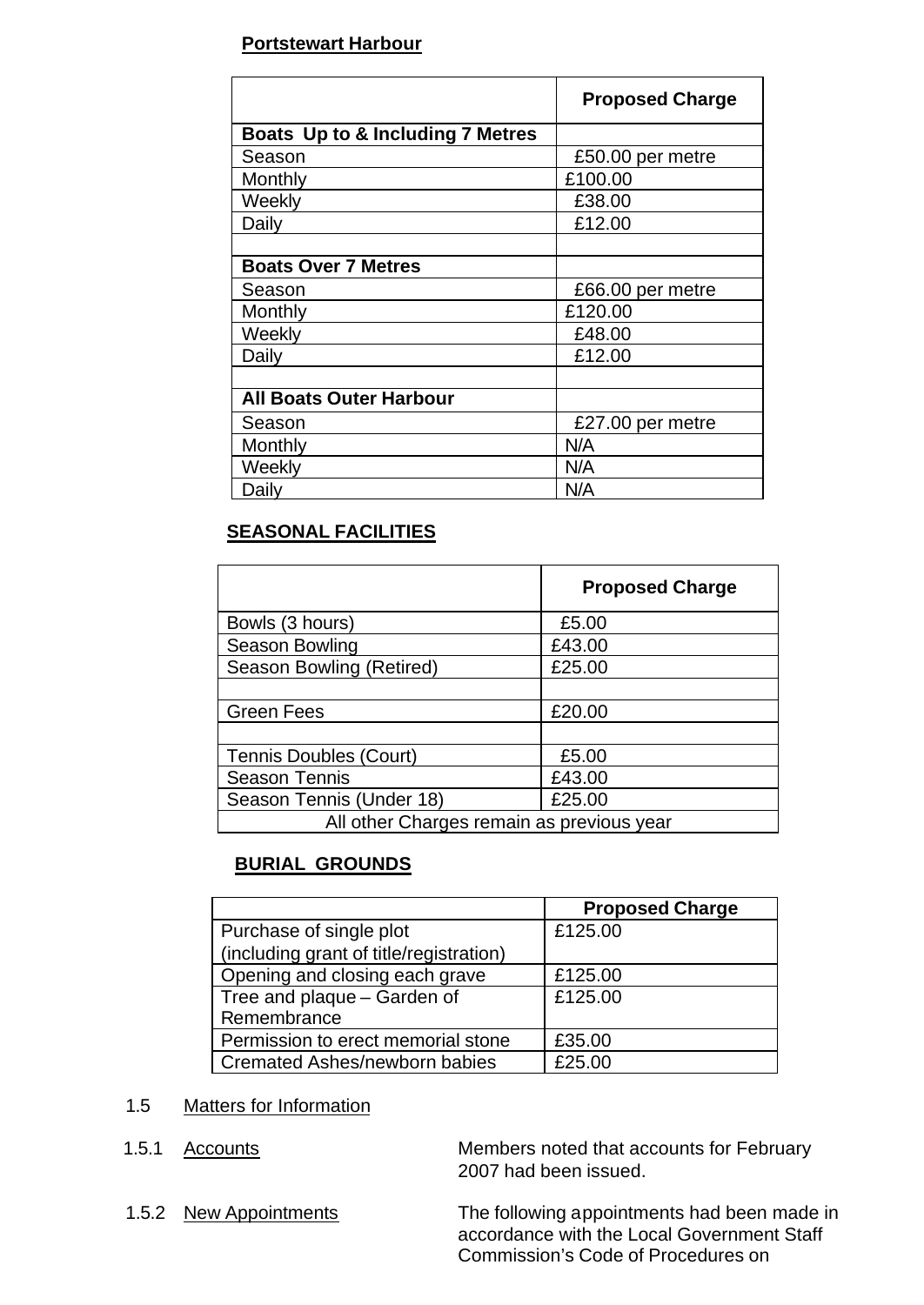Recruitment and Selection:

Leisure Services Department

General Manager – Parks: Mr. A. N. B. **Campbell** 

Plant Operator/Handyperson (CLC): Mr. M. Graham

# **2.0 AUDIT COMMITTEE - MINUTES DATED 5TH FEBRUARY, 2007 AND RELATED REPORTS**

Consideration was given to the minutes of the Audit Committee and related reports (previously supplied) and the contents noted.

# **3.0 DEVELOPMENT SERVICES REPORT**

The Report of the Head of Development Services was considered (previously supplied).

Matters arising:

2007-2013 contained in the report.

3.1 Consultation on the EU Consideration was given to information on this Programme for Peace and Consultation and the draft response, prepared Reconciliation (PEACE III) by the Economic Development Manager, as

> During a period of discussion, the Economic Development Manager answered members' questions and noted comments.

Recommended:

That the draft response be amended to include Councillors' comments and that this form the basis of Council's response to the Consultation.

3.2 Sales Proposition The Chairman welcomed Mr. Sieb Hoostraga, OCO Consulting and Professor Alan Sharp, Provost, University of Ulster and Chairman of the Economic Development Sub-group, to the meeting.

> Mr. Hoostraga presented the report of OCO Consulting, 'Coleraine Borough Sales Proposition – Benchmarking Coleraine' and elaborated on various key issues including:

- Inward investment promotion
- Competitive position
- Key selling message
- Areas for improvement
- Project deliverables
- Actions to be taken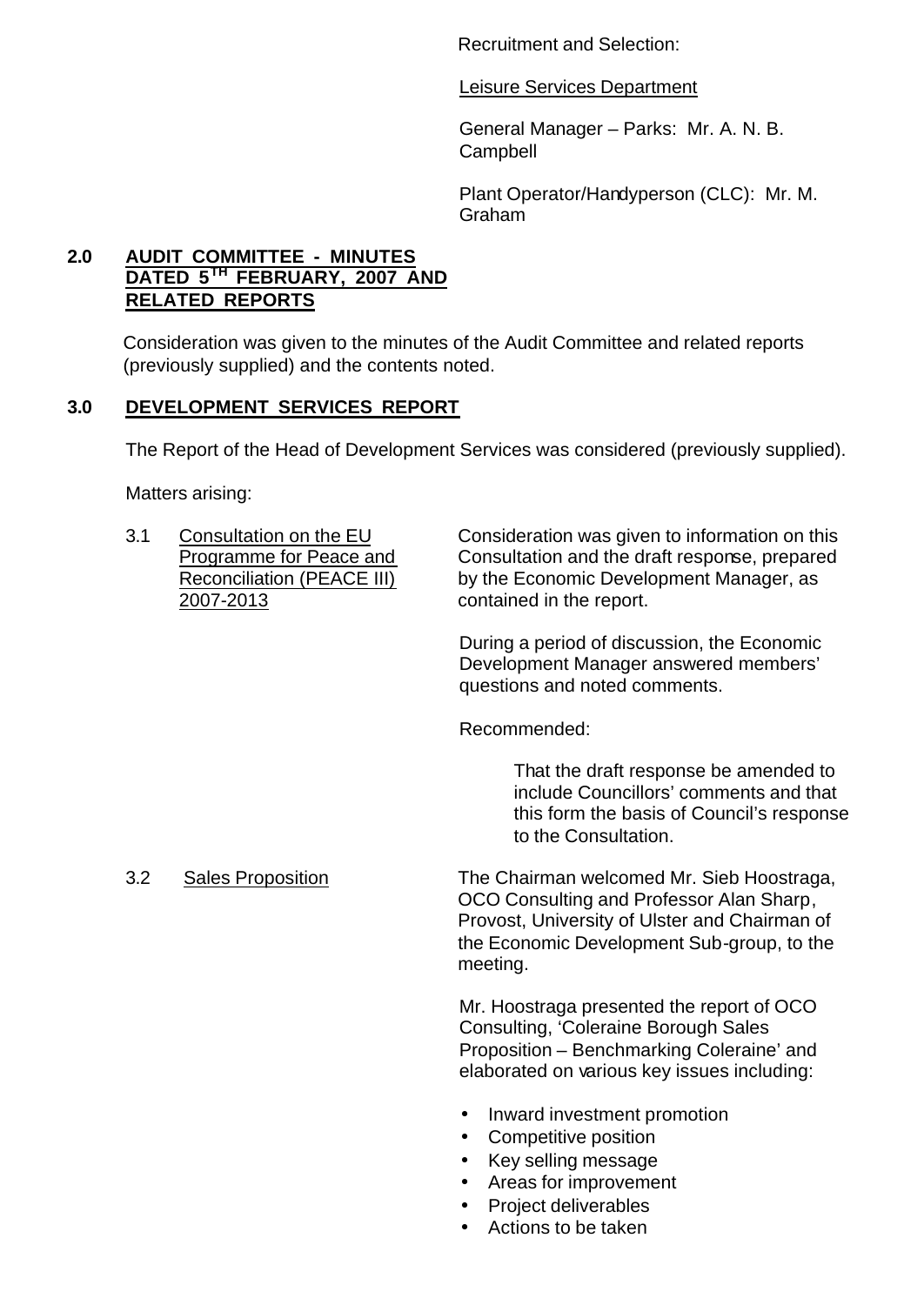During the ensuing discussion, Mr. Hoostraga and the Economic Development Manager answered members' various questions.

Professor Sharp then offered further comments on the report.

The Chairman thanked Mr. Hoostraga for his detailed presentation, following which both he and Professor Sharp withdrew from the meeting.

# Development Programme viz:

3.3 Community Enterprise Three tenders had been received for this work,

| Organisation                                  | Value       |
|-----------------------------------------------|-------------|
| <b>Business in the Community</b>              | £125,910.00 |
| <b>CIES</b>                                   | £129,922.65 |
| School for Social Entrepreneurs in<br>Ireland | £130,000.00 |

Recommended:

That the tender be awarded to Business in the Community in the sum of £125,910.00.

Members noted that a grant for £99,999 had been provided by Coleraine Local Strategic Partnership. The remainder of the funding needed would be provided from the Economic Development and Community Development budgets.

3.4 Causeway Speciality Market Five tenders had been received for the review and evaluation of current market operations and provision of a range of appraised options on how the market should be taken forward, viz:

| <b>Consultant</b>    | <b>Value</b> |
|----------------------|--------------|
| <b>First Western</b> | £7,000.00    |
| FPM*                 |              |
| <b>Full Circle*</b>  |              |
| <b>Haley Sharpe</b>  | £7,000.00    |
| KPMG*                |              |

\*Excluded as did not meet tender requirements.

Recommended:

That the tender be awarded to First Western in the sum of £7,000.00.

# **4.0 LAND AND PROPERTY**

Consideration was given to the report of the Head of Administrative Services on Land and Property (previously supplied).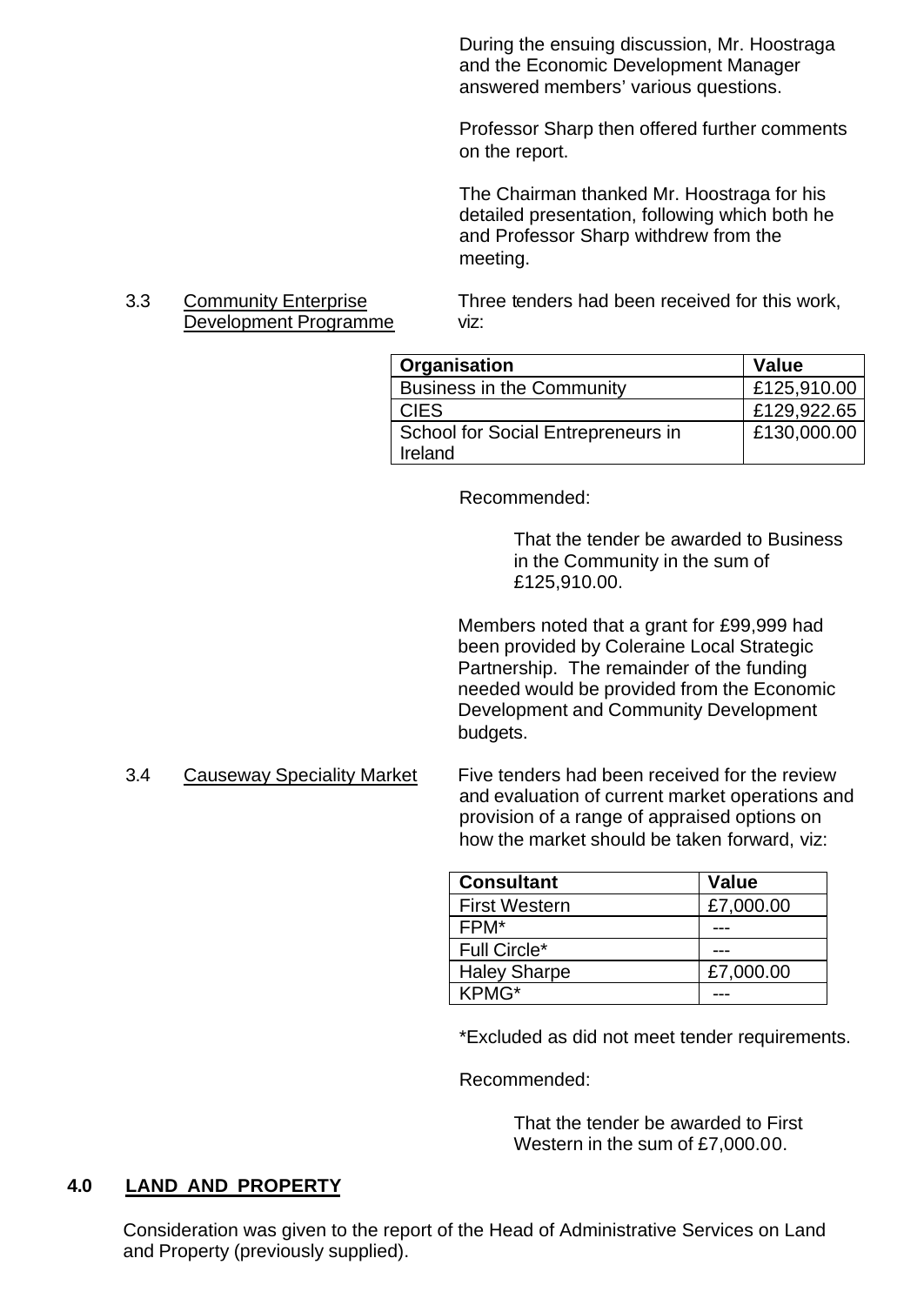Matters arising:

| 4.1   | <b>Property Working Group</b><br>Recommendations | Members noted the recommendations of the<br>Property Working Group at the meeting held on<br>26 <sup>th</sup> February, 2007 as contained in the report.                                                         |
|-------|--------------------------------------------------|------------------------------------------------------------------------------------------------------------------------------------------------------------------------------------------------------------------|
|       | Matters arising:                                 |                                                                                                                                                                                                                  |
| 4.1.1 | Covenants                                        | Council is recommended to support the<br>recommendations, as contained in the report,<br>subject to an addendum that they would be for<br>guidance only.                                                         |
| 4.1.2 | <b>Assets Review</b>                             | It was proposed by Councillor Bradley,<br>seconded by Alderman Mrs. Hickey and,<br>following discussion, recommended:                                                                                            |
|       |                                                  | That a list of Council's disposable assets<br>be brought to a future meeting of the<br>Policy and Development Committee.                                                                                         |
| 4.2   | <b>Restaurant 55 North, Portrush</b>             | Consideration was given to further information<br>on the proposed use of the terrace at this<br>location, as requested at the Policy and<br>Development Committee meeting on 21 <sup>st</sup><br>November, 2006. |
|       |                                                  | The Head of Administrative Services reminded<br>members of the recommendation made to the<br>Policy and Development Committee in October<br>2006 and sought Council's recommendation.                            |
|       |                                                  | Following discussion, it was proposed by<br><b>Councillor Deans, seconded by Councillor Hillis</b><br>and recommended, with eleven votes for and<br>one against:                                                 |
|       |                                                  | That Council enter into a lease for the<br>terrace and seek redress for trespass<br>with regard to the overhang of the<br>building.                                                                              |
| 4.3   | <b>Matters for Information</b>                   | Members noted information, as contained in the<br>report, on the following topics:                                                                                                                               |
|       |                                                  | 19 Circular Road, Coleraine                                                                                                                                                                                      |

• 20, 22 and 24 New Market Street, Coleraine

# **5.0 TENDER - RE-SURFACING OF EAST STRAND CAR PARK, PORTRUSH**

Five tenders had been received for work on this scheme, viz:

| <b>CONTRACTOR</b>         | <b>TENDER AMOUNT</b> |
|---------------------------|----------------------|
| Northstone (NI) Ltd       | £94,277.50           |
| Quarry & Asphalt Division |                      |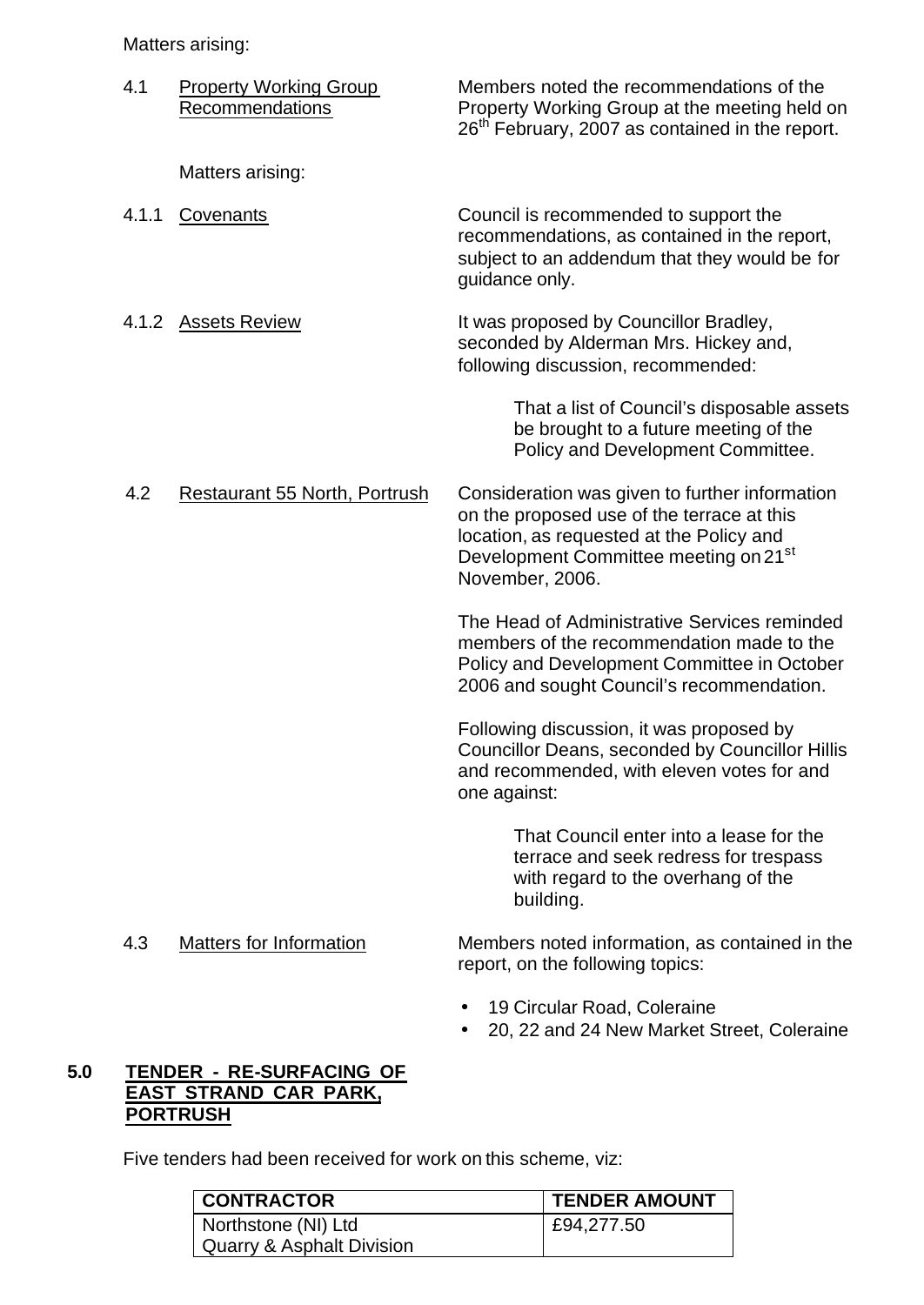| <b>Shinny Road</b>                |             |
|-----------------------------------|-------------|
| Coleraine                         |             |
| B Mullan & Sons (Contractors) Ltd | £95,590.00  |
| <b>Bovally House</b>              |             |
| 11-13 Anderson Avenue             |             |
| Limavady                          |             |
| <b>Patrick Bradley</b>            | £103,735.00 |
| <b>Craigall Quarry</b>            |             |
| Kilrea                            |             |
| <b>Whitemountain Quarries Ltd</b> | £110,789.00 |
| 1 Letterloan Road                 |             |
| Macosquin                         |             |
| Coleraine                         |             |
| R Hogg & Sons Ltd                 | £134,125.00 |
| <b>Sounding Hill Quarry</b>       |             |
| 60 Tobermore Road                 |             |
| Magherafelt                       |             |

Recommended:

That Council accept the lowest tender from Northstone Quarry & Asphalt Division in the sum of £94,277.50.

#### **6.0 DEPARTMENT OF FINANCE AND PERSONNEL - GUIDING PRINCIPLES FOR THE LOCATION OF PUBLIC SECTOR JOBS IN NORTHERN IRELAND - CONSULTATION DOCUMENT**

Consideration was given to this Consultation Document and the report of the Town Clerk and Chief Executive (previously supplied).

Recommended:

That Council's response to this document include reference to the points under (6) which have particular relevance to Coleraine in the light of recent public sector job losses, viz:

- $\triangleright$  Supporting development in areas of social and economic deprivation.
- $\triangleright$  Contributing to local economic growth and sustainability.
- $\triangleright$  Building on the regional hubs as identified in the Regional Development Strategy.
- $\triangleright$  Taking account of the impact on public employment within the new Council boundaries.

#### **7.0 OFMDFM - CONSULTATION ON PROPOSAL FOR A DRAFT ORDER IN COUNCIL: THE PUBLIC AUTHORITIES REFORM (NORTHERN IRELAND) ORDER 2007**

Consideration was given to the Explanatory Memorandum on this Consultation and correspondence and response from Northern Ireland Housing Council (previously supplied).

Recommended: